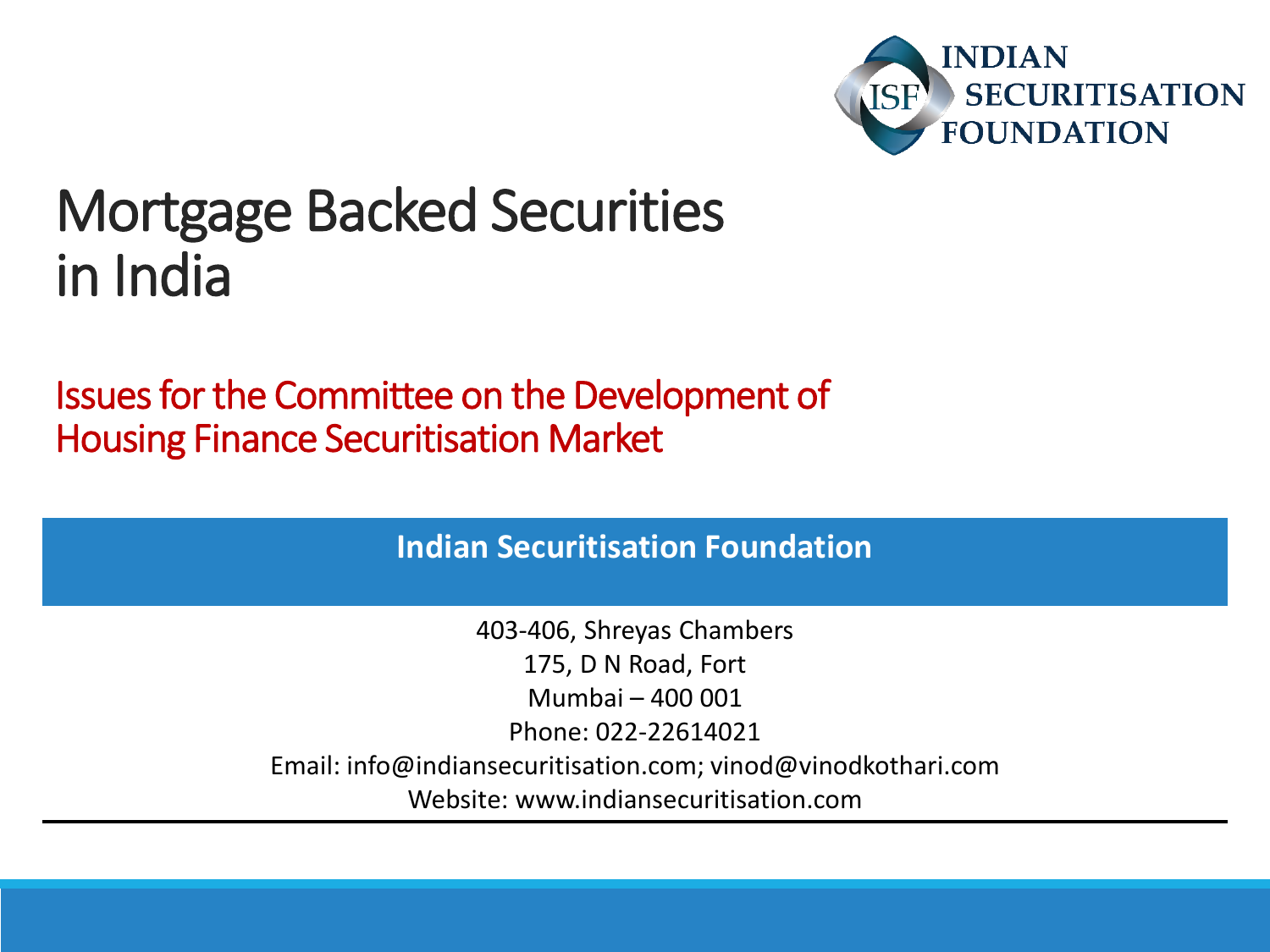## About ISF

Indian Securitisation Foundation (ISF) is a representative body of the securitisation industry in India. ISF is formed with the objective of developing, promoting and protecting the securitisation, structured finance markets in India in particular, and market for fixed income securities in general.

Securitisation in India is not just a fixed income investing instrument, but essential for the idea of financial inclusion, in form of priority sector lending. Banks meet their priority sector targets partly through portfolio acquisitions and securitisation, thereby putting securitisation at par with the banking book.

It is a clear policy choice to have a strong market for fixed income securities in India: structured finance securities are an essential part of that market, to provide variety, choice and alignment to investor needs.

In this background, ISF was conceptualised to provide direction, leadership, advocacy and support to the securitisation and structured finance industry.

Some of the functions of the Foundation include:

- a. Advocacy
- b. Industry forums and networking
- c. Development of industry standards
- d. Information exchange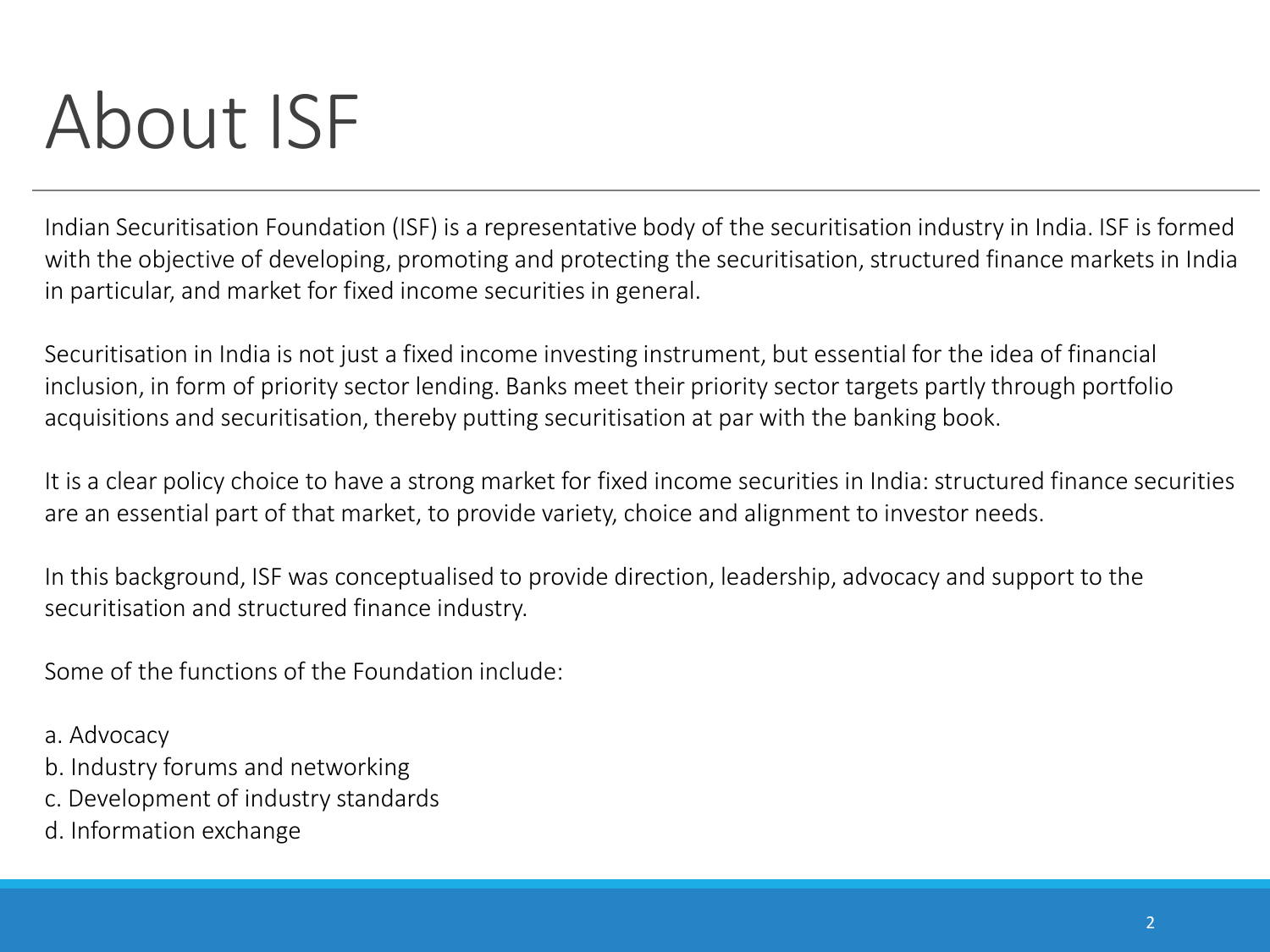#### Mortgage securitisation in India

- **◆** While housing finance is the key driver for securitisation world-over, in India, the contribution of RMBS to securitisation volumes is miniscule.
	- $\bullet\bullet$  The penetration of RMBS to mortgage lending is even lesser
- **◆** The sharp increase in MBS-related securities in FY 19 may not be sustained for several reasons:
	- As for some HFCs/NBFCs, securitisation was the only way in FY 19, the same may ease out soon
	- **◆** There was an impact of held-back issuance in FY 18 owing to adverse perceptions about GST which was unlocked in FY 19

#### Possible reasons for low penetration of RMBS in India

Big players and small players market: while number of HFCs has grown to about 100, the top 4 players still command 85% of the market

Larger HFCs have AAA ratings, easy access to bond markets, and substantial internal accruals

NIMs in mainstream prime business are low: securitisation as the tool to encash excess spread does not seem alluring

Credit enhancement levels set by rating agencies lead to capital erosion vis-à-vis risk weights applicable to on-balance sheet position

Stamp duty is though not a breaker, but an irritant

NHB intervention might have been promotional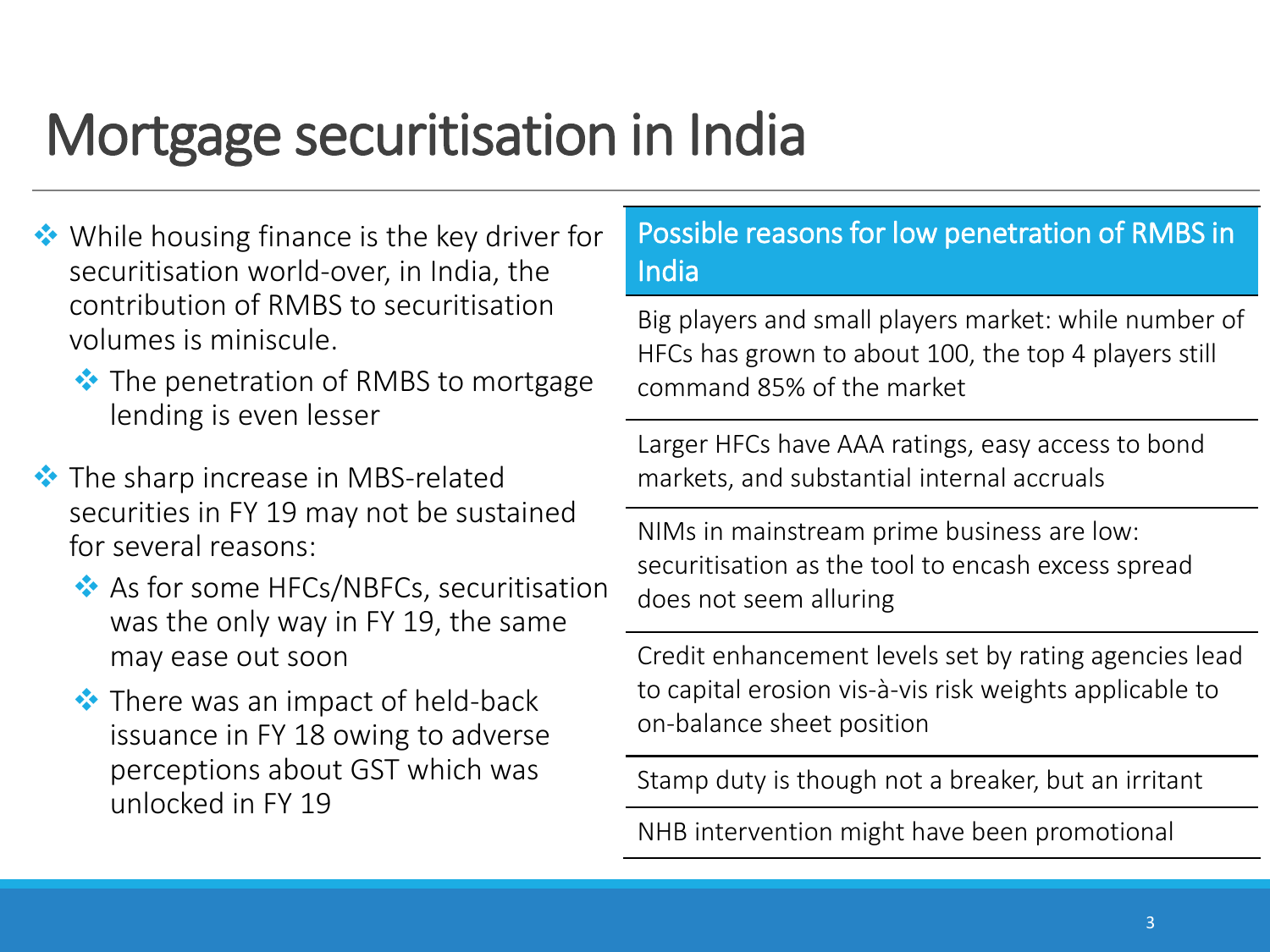# RMBS in India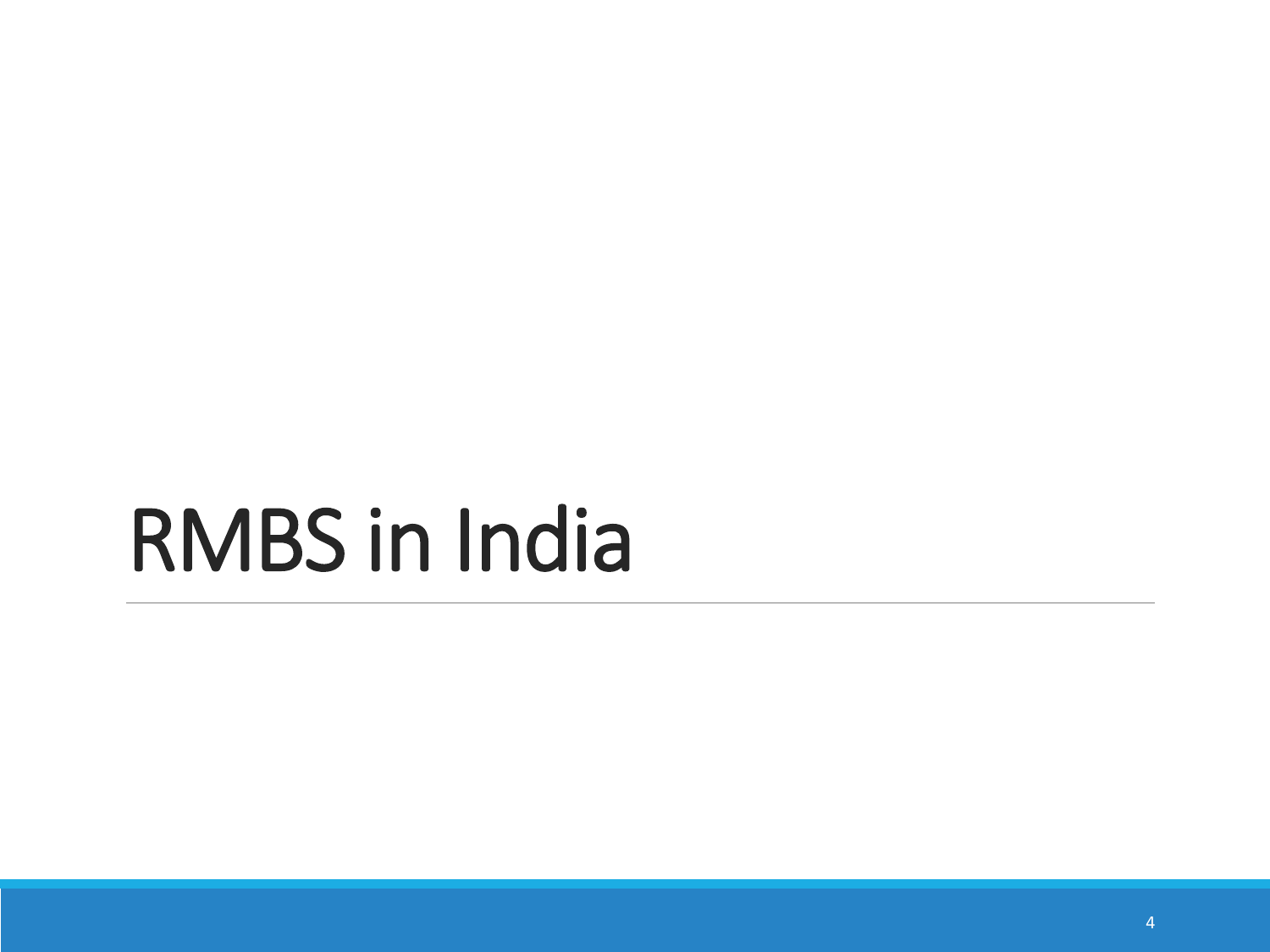# Case for RMBS in India

- $\cdot$  India has ambitious targets for housing finance
- Securitisation can reduce cost of mortgage lending?
	- $\cdot \cdot$  This is conditional upon cost of securitisation being lower than cost of on-balance sheet funding
		- **◆** Credit enhancement levels have to be optimal
		- ◆ Long-term investors such as insurers/employee benefit funds have to invest in these securities
		- Avoidable costs such as stamp duties have to be minimised/rationalised
		- ◆ Documentation and transaction structures have to be standardised with multiple benefits such as investor comfort, liquidity, lower costs
- $\cdot$  The model has worked elsewhere in the world; must work in India too

#### How RMBS can particularly help affordable housing finance companies

The list of 100 HFCs has a large number of companies that focus on affordable housing finance

These companies have higher NIMs; lower capitalisation, and operate on lower on-balance sheet leverage

Securitisation can help these companies release capital, release excess spread, and have higher AUM than permitted by on-balance sheet leverage

The companies may not have volumes: hence, multi-originator models work very well for them

Currently, private-label multi-originator models are in operation: however, the cost can be reduced substantially with NHB intervention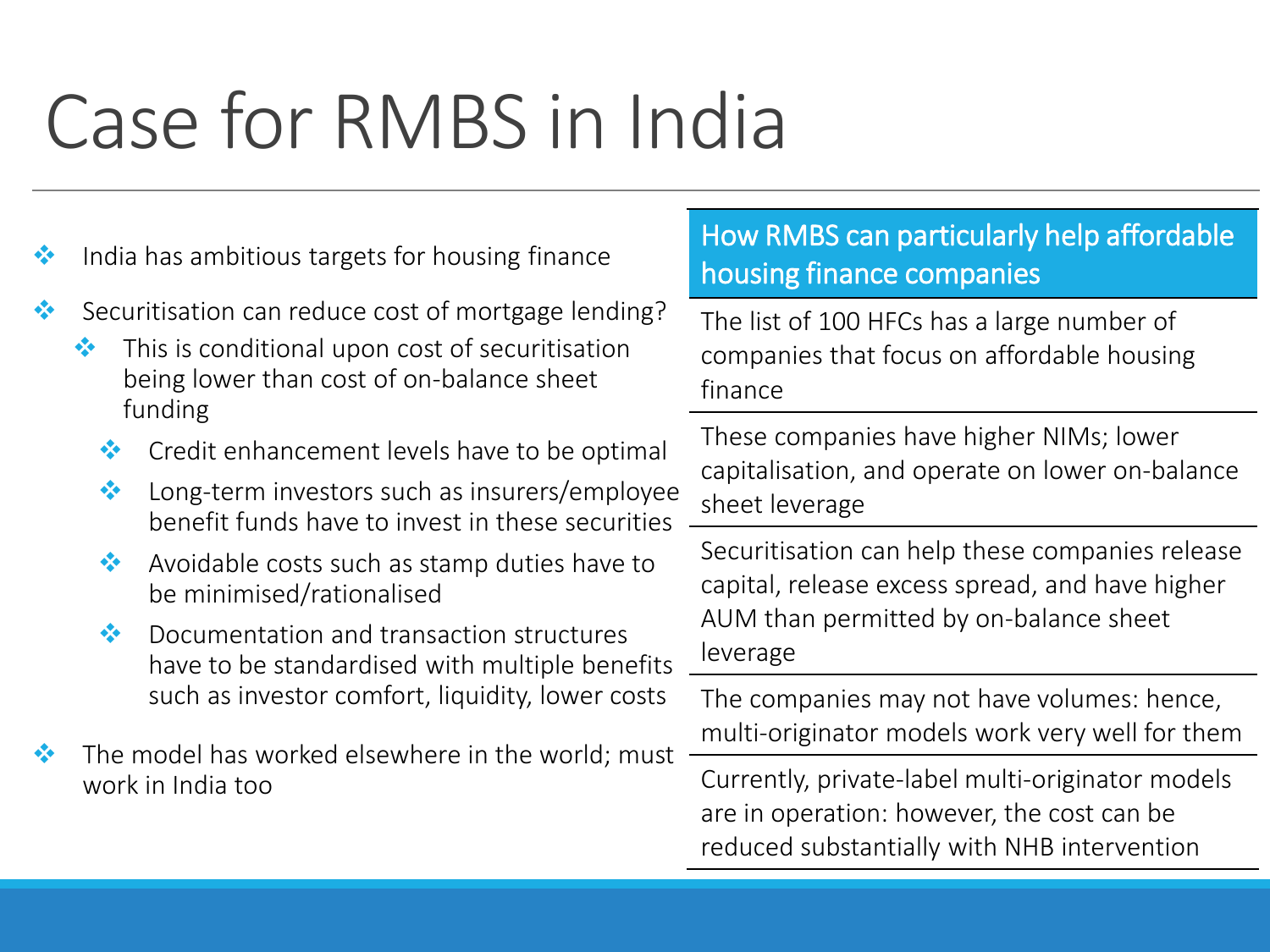### Current issues faced with respect to issuance of RMBS in India

Missing central agency for facilitating/promoting RMBS transactions

Lack of clear regulatory guidelines for securitisation by HFCs

Stamp duty on transfer of mortgages

Lack of clarity with respect to impact of Ind AS on securitisation transactions

High levels of credit enhancements insisted as per RBI regulations/rating agency stipulations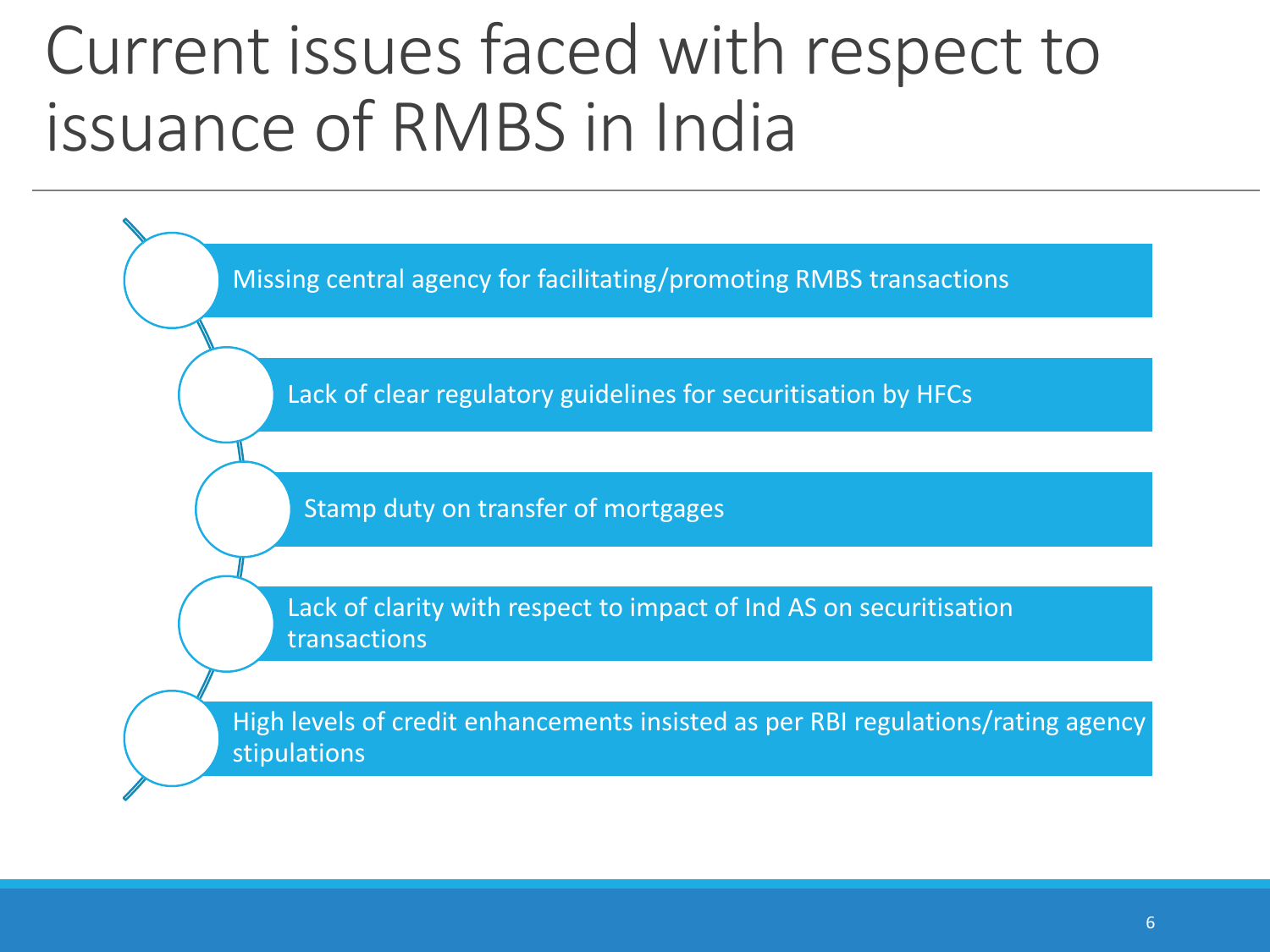# Regulatory environment for securitisation in India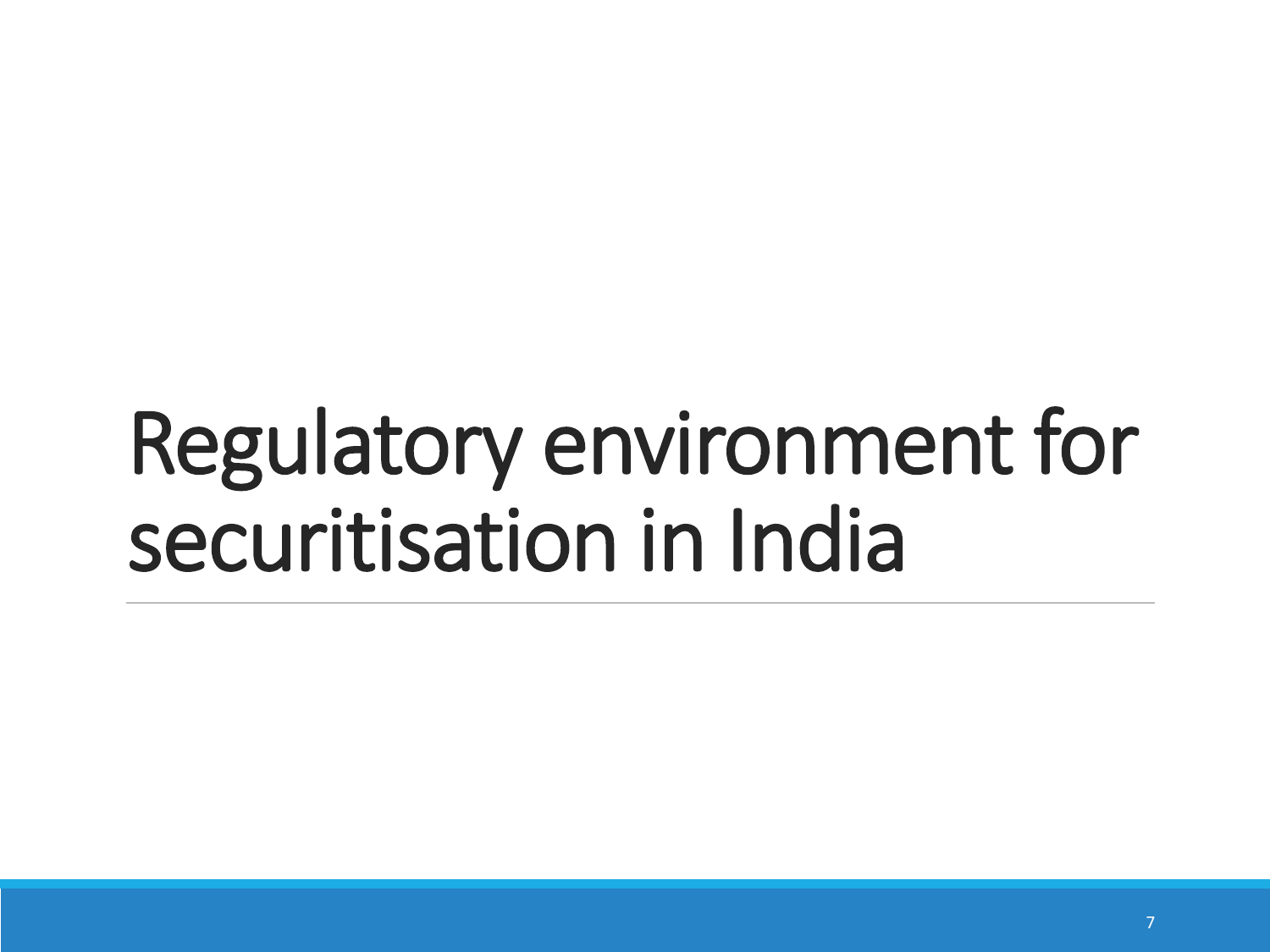### Key elements of securitisation eco-system

#### Clear regulatory framework

- Centralised agency for promotion of RMBS
- Contractual/ true sale framework
- Prudential norms for issuers
- Prudential norms for investors
- Capital requirements and capital relief
- Regulations for facilitating entities

#### Tax issues

- Direct taxes
- Indirect taxes
- Documentation taxes

#### Standardisation of practices

- Documentation
- Standard program
- Multi-originator issuances

#### Clarity on accounting rules

- For HFCs following Indian GAAP
- For HFCs following Ind AS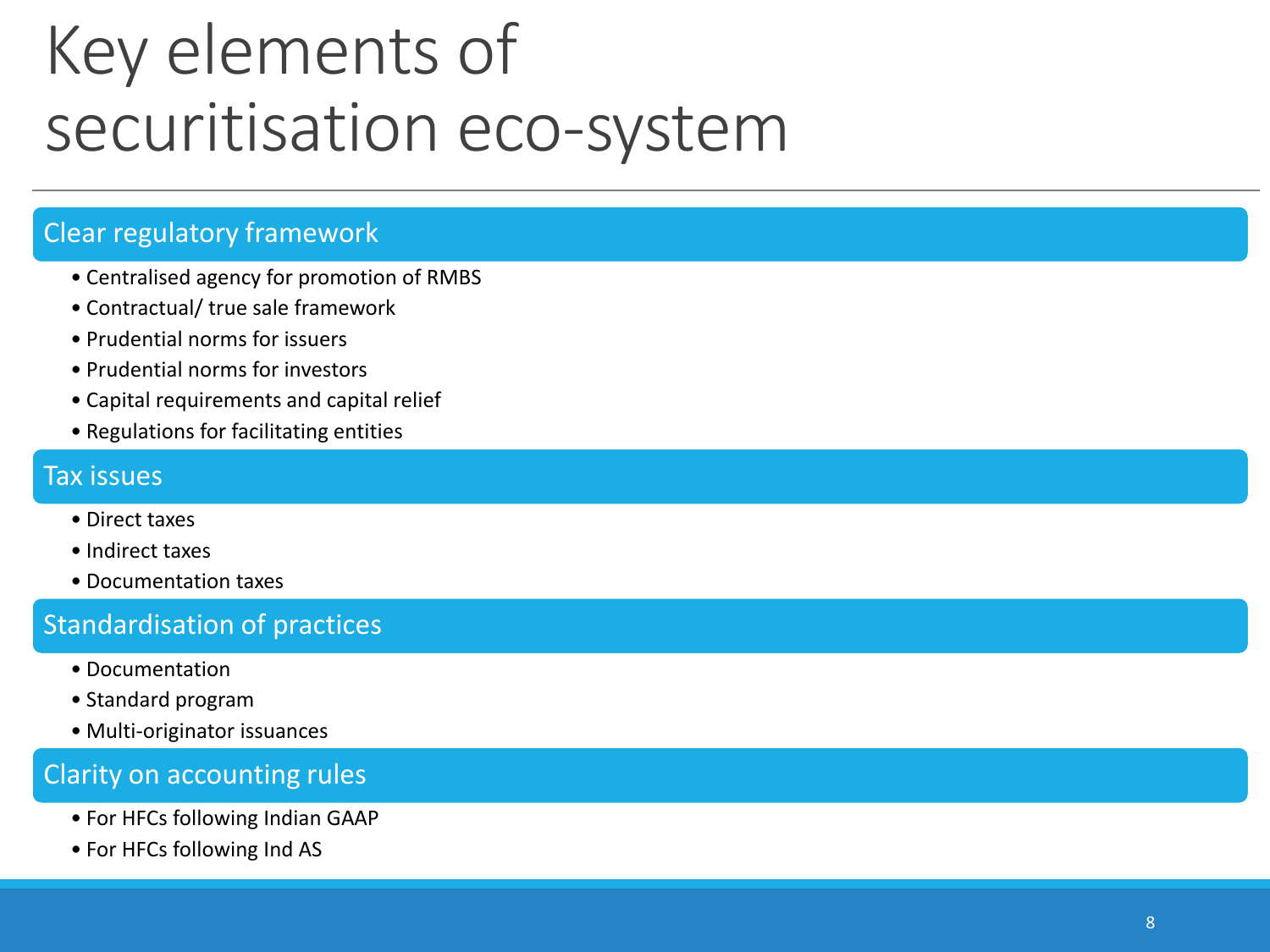## Centralised agency for promoting/ facilitating RMBS

- $\cdot \cdot$  India lacks an effective centralised agency for promoting/ facilitating RMBS. NHB launched a scheme for promotion and facilitation of RMBS in India, however it failed to achieve the desired objective.
- $\cdot \cdot$  However, globally, several countries have been able to set-up effective centralised agencies
	- ◆ In USA there are three agencies, namely Fannie Mae, Ginnie Mae & Freddie Mac. Notably, almost 95% of the total transactions are agency transactions
	- ◆ In Canada, Canada Mortgage and Housing Corporation (CMHC) acts as the centralised agency.
	- **In Hong Kong, Hong Kong Mortgage Corporation Limited acts as the centralised agency. Most of the** RMBS transactions in Hong Kong are carried out by HKMC.
	- **In Malaysia, Cagamas National Mortgage Corporation of Malaysia carries out the agency function.** The entity has been floated by the Apex bank of Malaysia – Bank Negara Malaysia along with other banking institutions in the country.
- \*\* Apparent questions about centralised agency in India?
	- $\bullet\bullet$  Ownership structure of the agency
	- $\bullet$  Kind of intervention
		- ◆ Purchase and re-securitisation of mortgage loans; or
		- $\bullet\bullet\bullet$  Second loss support/ senior investor
			- Second loss support works great as a confidence measure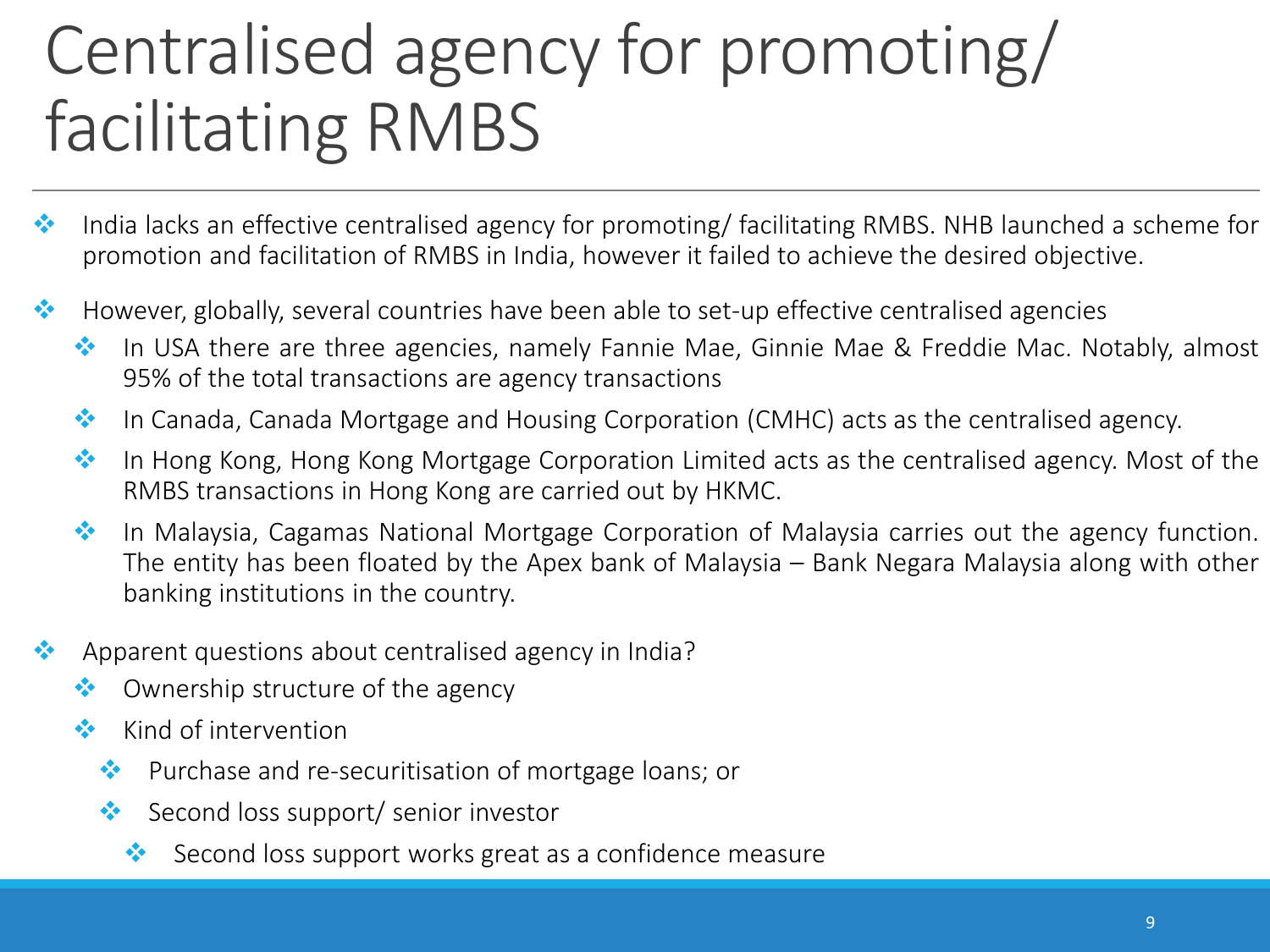### Prudential regulations for various issuers in India

| <b>Nature of entity</b>         | <b>Prudential norms</b>                                           |
|---------------------------------|-------------------------------------------------------------------|
| <b>Banking companies</b>        | RBI Guidelines of 2006 and 2012                                   |
| Non-banking financial companies | - Do -                                                            |
| Housing finance companies       | None, however, by implication, RBI<br>Guidelines of 2006 and 2012 |
| Non-financial sector entities   | <b>None</b>                                                       |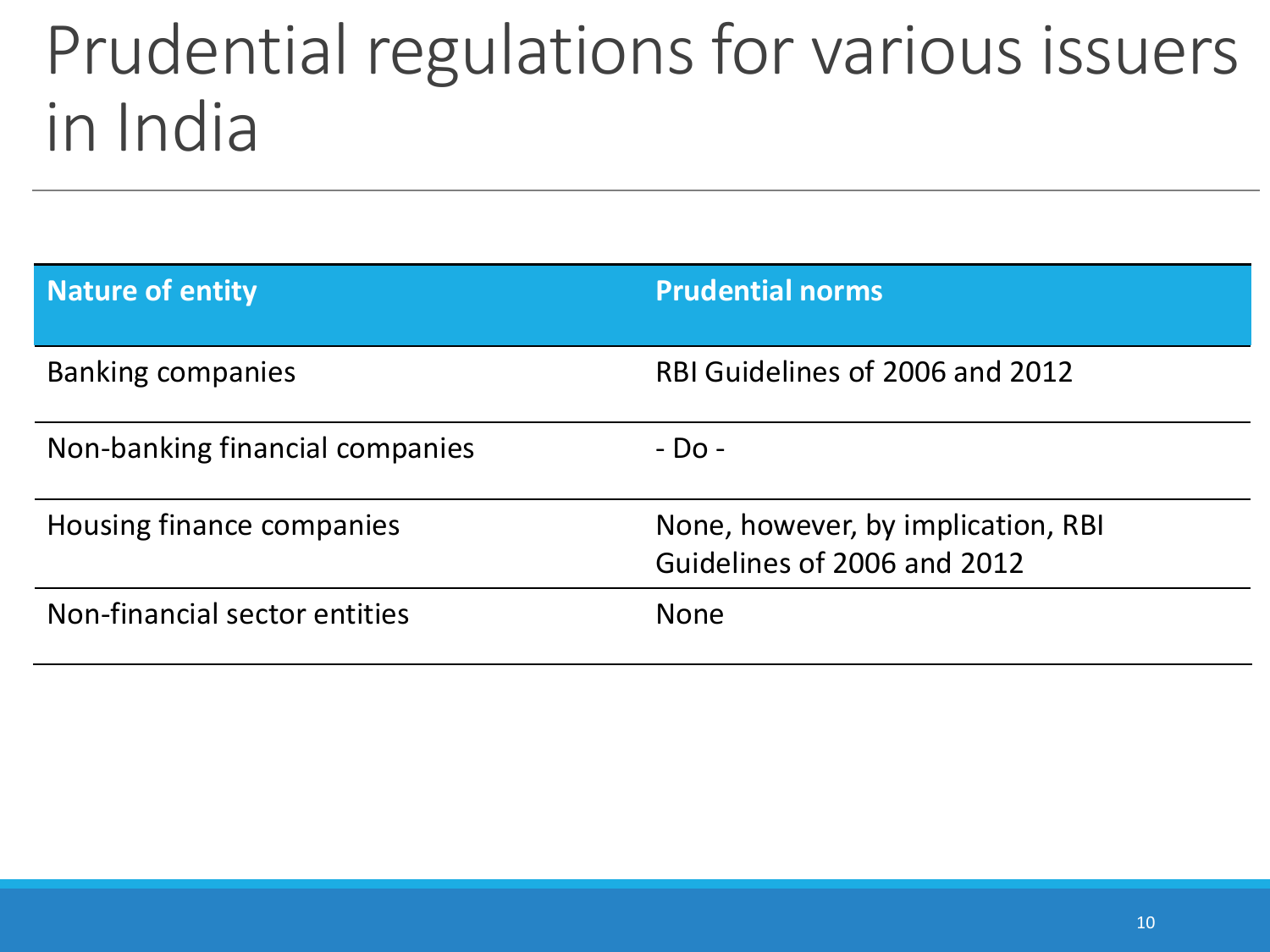# Prudential regulations for issuers

| <b>Major requirements under various jurisdictions</b> |                                                                                                                                                |                                                                                                                                              |                                                                           |                                                                                                                            |
|-------------------------------------------------------|------------------------------------------------------------------------------------------------------------------------------------------------|----------------------------------------------------------------------------------------------------------------------------------------------|---------------------------------------------------------------------------|----------------------------------------------------------------------------------------------------------------------------|
|                                                       | India                                                                                                                                          | <b>EU</b>                                                                                                                                    | <b>USA</b>                                                                | Japan                                                                                                                      |
| Minimum risk<br>retention                             | 10% for loans with<br>original maturity<br>more than 24 months<br>(5% for original<br>maturity upto 24<br>$months - not$<br>relevant for RMBS) | 5% of the nominal<br>value of tranches sold<br>(for vertical slice) or<br>5% of the securitised<br>exposure (for other<br>retention options) | 5% of the credit risk<br>of assets<br>collateralising any<br>ABS issuance | 5% of nominal value<br>of securitised<br>exposures or<br>equivalent amount of<br>credit risk.                              |
| <b>Relaxation with</b><br>respect to MRR              | <b>No</b>                                                                                                                                      | Securitisation<br>exposures<br>guaranteed by<br>government<br>authorities                                                                    | MBS backed by<br>qualified mortgages*                                     | Only if an investor<br>can judge the<br>underlying assets of a<br>securitisation were<br>not originated<br>inappropriately |
| Minimum holding<br>period                             | 12 months                                                                                                                                      | <b>NA</b>                                                                                                                                    | <b>NA</b>                                                                 | <b>NA</b>                                                                                                                  |

\* The definition of qualified mortgages contains conditions following which mortgage loans would avoid those factors which caused the 2007 crisis.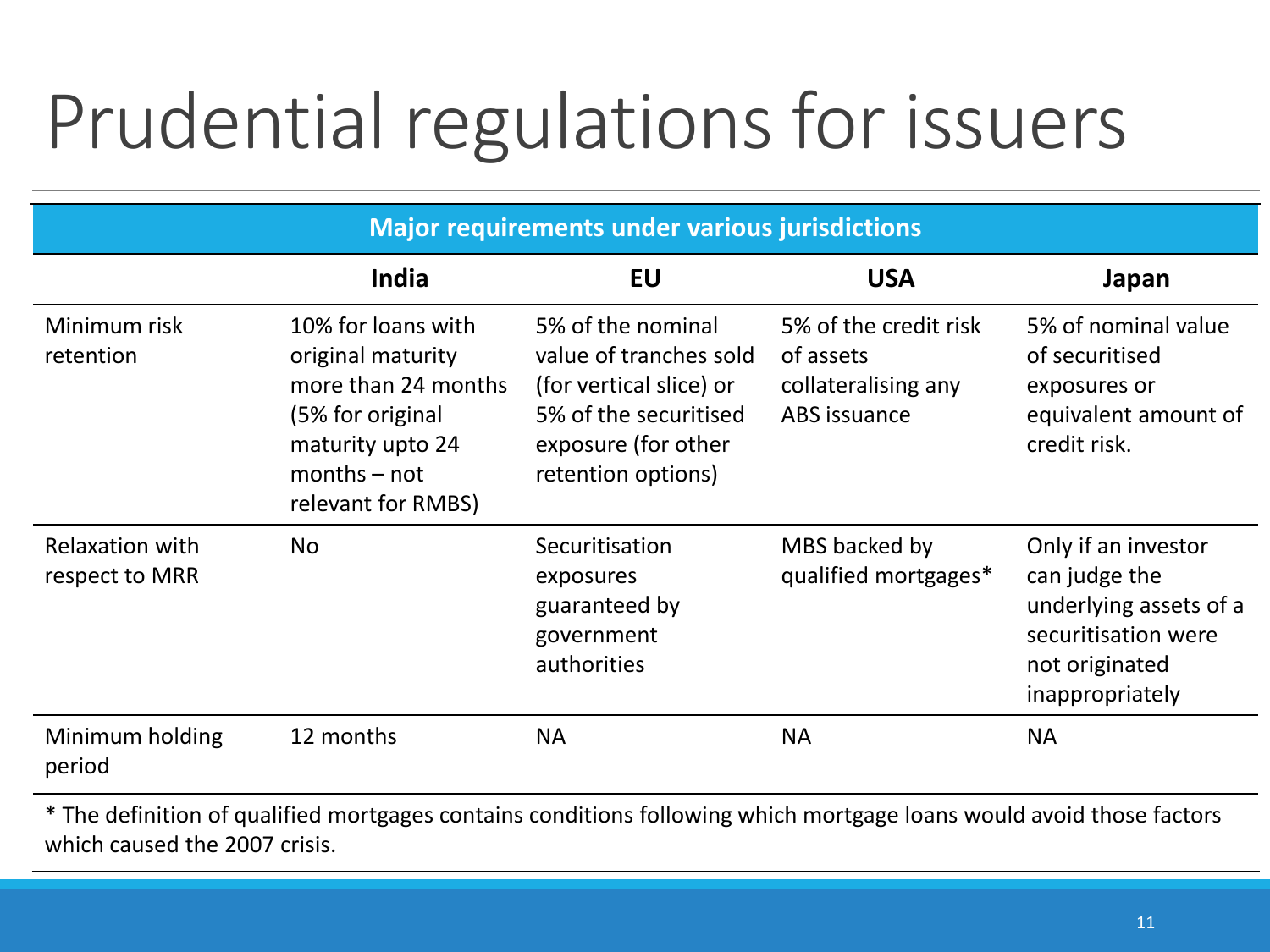# Qualified residential mortgage

Means any residential mortgage loan—

- $\triangleright$  for which the regular periodic payments for the loan may not
	- $\triangleright$  result in an increase of the principal balance; or
	- $\triangleright$  except as provided in subparagraph (E), allow the consumer to defer repayment of principal;
- $\triangleright$  the terms of the transaction do not result in balloon payment
- $\triangleright$  for which the income and financial resources relied upon to qualify the obligors on the loan are verified and documented;
- $\triangleright$  in the case of a fixed rate loan, for which the underwriting process is based on a payment schedule that fully amortizes the loan over the loan term and takes into account all applicable taxes, insurance, and assessments;
- In the case of an adjustable rate loan, for which the underwriting is based on the maximum rate permitted under the loan during the first 5 years, and a payment schedule that fully amortizes the loan over the loan term and takes into account all applicable taxes, insurance, and assessments;
- that complies with any guidelines relating to ratios of total monthly debt to monthly income or alternative measures of ability to pay regular expenses after payment of total monthly debt, taking into account the income levels of the borrower and other factors
- $\triangleright$  for which the total points and fees payable in connection with the loan do not exceed 3 percent of the total loan amount;
- $\triangleright$  for which the term of the loan, except for certain cases, does not exceed 30 years; and
- in the case of a reverse mortgage, a reverse mortgage which meets the standards for a qualified mortgage, as set in the rules.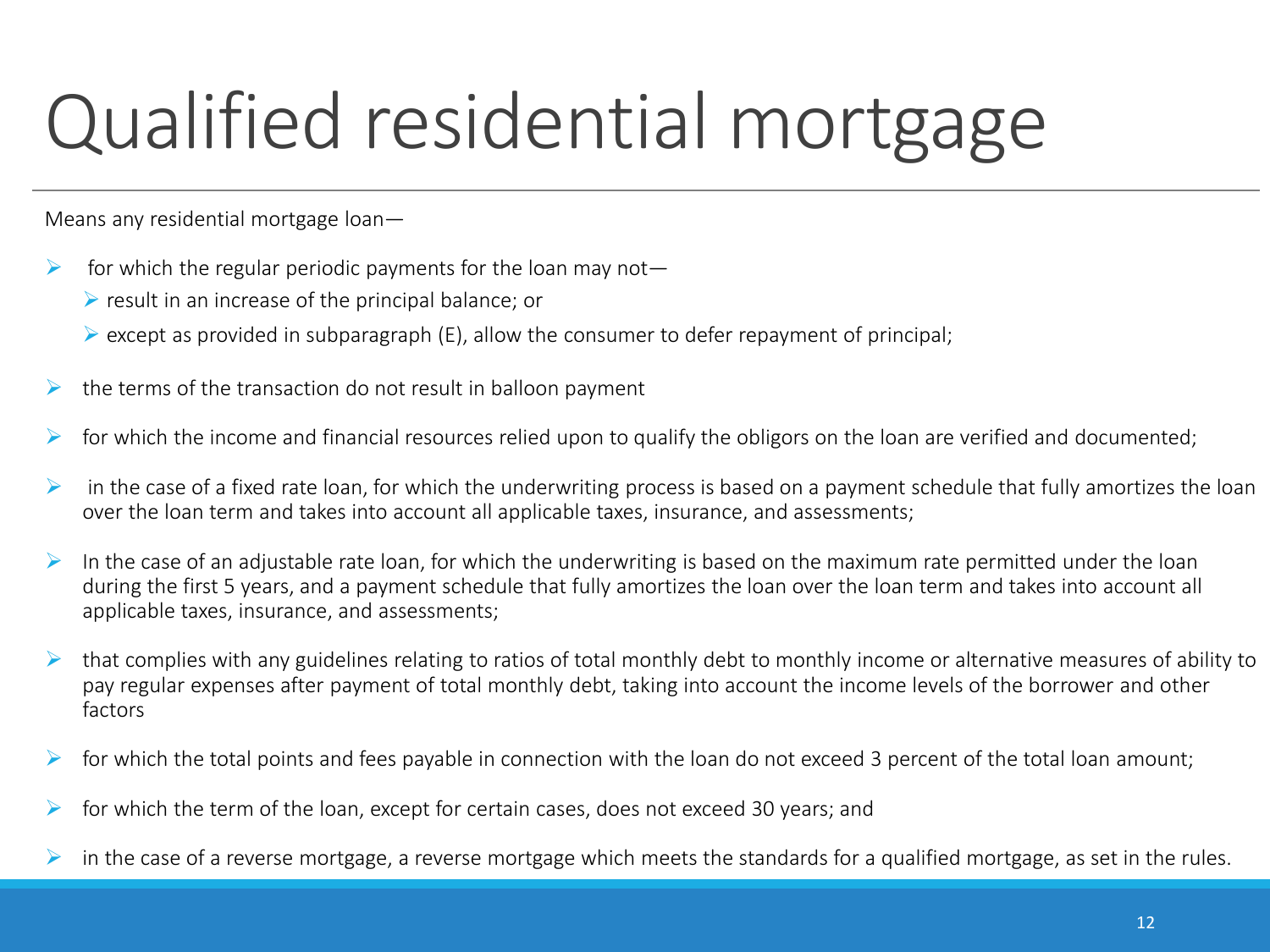## Prudential requirements for investors

 Currently, the framework for Banks allow risk weighting of securitisation exposures based on the ratings assigned to the instruments. The same has been presented below:

| <b>Rating</b>                   | <b>AAA</b>                                          | <b>AA</b> | $\mathbf{A}$ | <b>BBB</b> | <b>BB</b> | <b>B, below and</b><br>unrated |
|---------------------------------|-----------------------------------------------------|-----------|--------------|------------|-----------|--------------------------------|
| For non-<br>originator<br>banks | 20                                                  | 30        | 50           | 100        | 350       | 1111                           |
| For originator<br>banks         | 20                                                  | 30        | 50           | 100        | 1111      | 1111                           |
|                                 | For commercial real estate securitisation exposures |           |              |            |           |                                |
| For non-<br>originator<br>banks | 100                                                 | 100       | 100          | 150        | 400       | 1111                           |
| For originator<br>banks         | 100                                                 | 100       | 100          | 150        | 1111      | 1111                           |

However, for NBFCs/HFCs, this rating-based risk weighted approach is not applicable.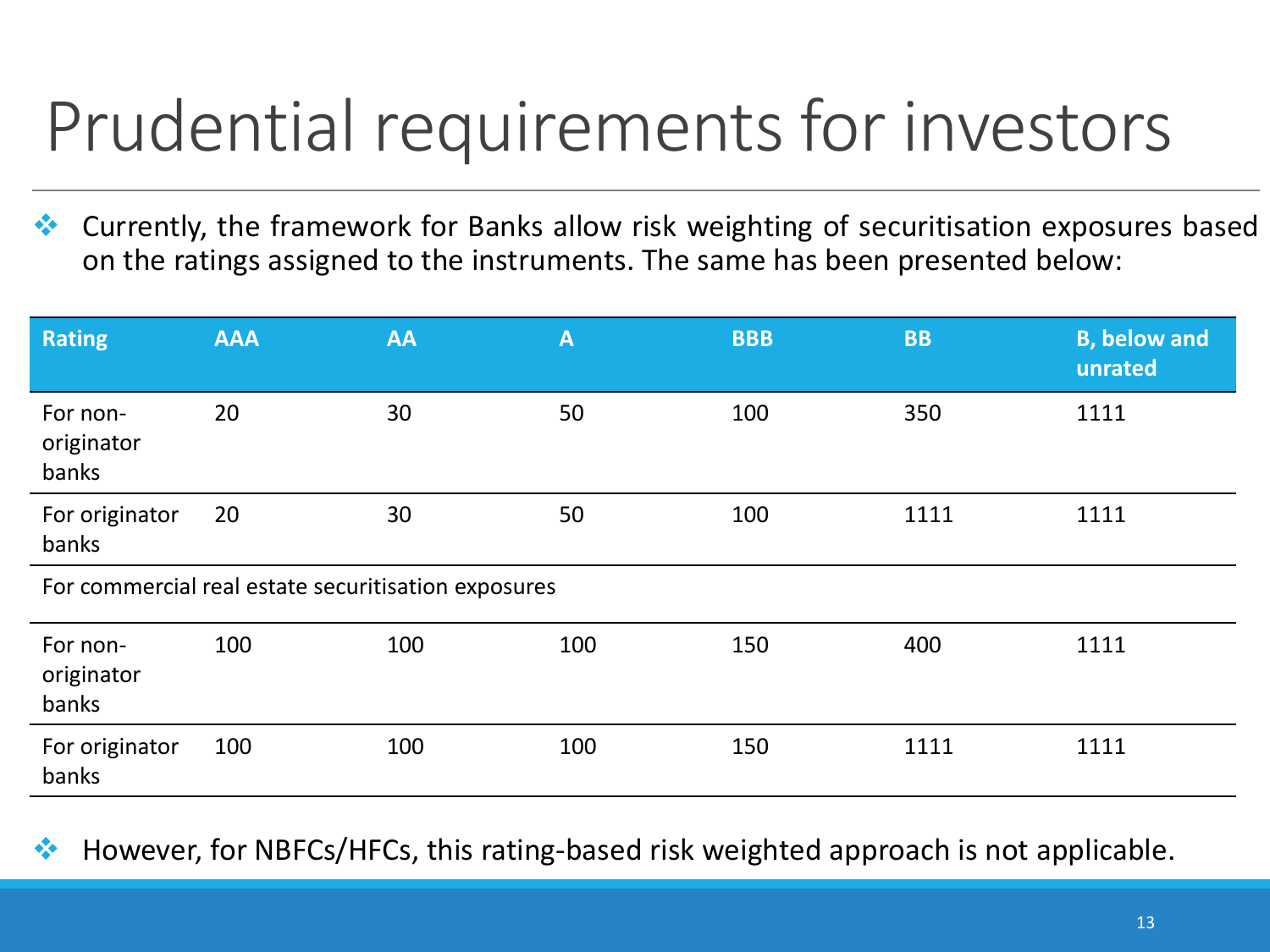### Capital relief – the conflict between existing regulations and IFRS

| <b>Issue</b>                       | <b>As per RBI Guidelines</b>                                                                                     | <b>As per IFRS</b>                                                                                                                                                                                                                                                 |
|------------------------------------|------------------------------------------------------------------------------------------------------------------|--------------------------------------------------------------------------------------------------------------------------------------------------------------------------------------------------------------------------------------------------------------------|
| De-recognition of financial assets | Satisfaction of "true sale" criteria<br>is the only indication of transfer<br>of risks and rewards in the assets | IFRS 9 provides for de-<br>recognition principles. De-<br>recognition can be achieved only<br>on fulfilment of those conditions.<br>There can be three situations:                                                                                                 |
|                                    |                                                                                                                  | Transfer of all risks and<br>a.<br>returns - De-recognition<br>allowed<br>b <sub>1</sub><br>Retention of all risks and<br>rewards - De-recognition not<br>allowed<br>Retention of some risks and<br>C <sub>1</sub><br>rewards - Partial de-<br>recognition allowed |
| Gain/ loss on sale of assets       | To be amortised over the tenure<br>of the transaction                                                            | If de-recognition achieved, to be<br>booked upfront                                                                                                                                                                                                                |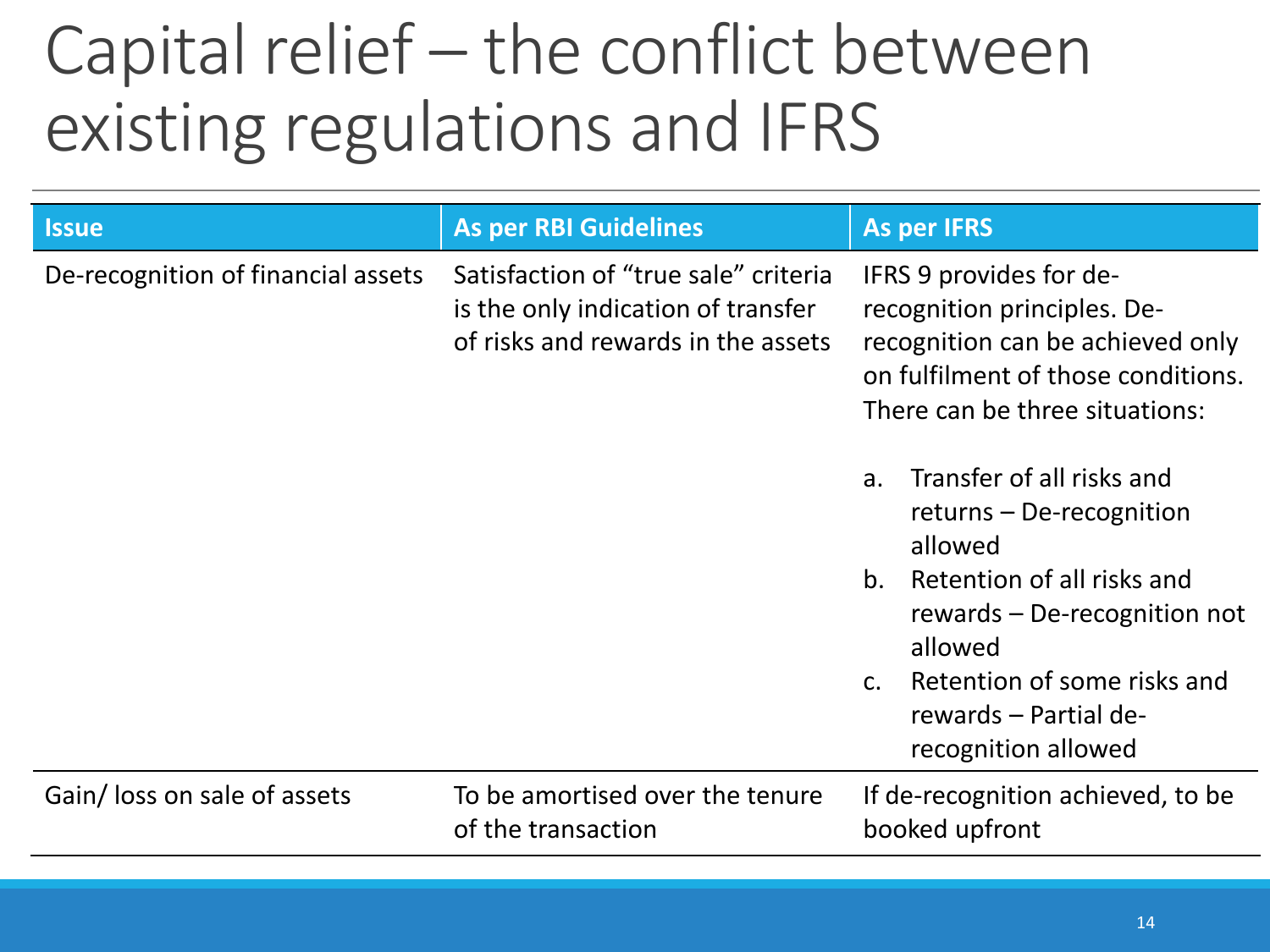# Listing and market making

- ◆ Despite the presence of SEBI (Public Offer and Listing of Securitised Debt Instruments) Regulations, 2008, currently none of the RMBS transactions are listed on stock exchanges
- ◆ Listing on stock exchanges invites additional compliances as per SEBI (Public Offer and Listing of Securitised Debt Instruments) Regulations, 2008 and SEBI (Listing Obligations and Disclosure) Requirements, 2015
- $\leftrightarrow$  However, listing of SDIs in accordance with the prescribed regulations, allow tax pass through to the instruments, even if they don't conform to RBI Guidelines of securitisation
- ◆ The marketplace in general will stand benefited if listed MBS/ABS issuance is encouraged:
	- $\cdot$  Mutual fund investment –proposed regulations permit only listed instruments
	- $\bullet\bullet$  Listing may promote liquidity and price discovery
	- **♦ LODR Regulations for Securitised Debt Instruments need review**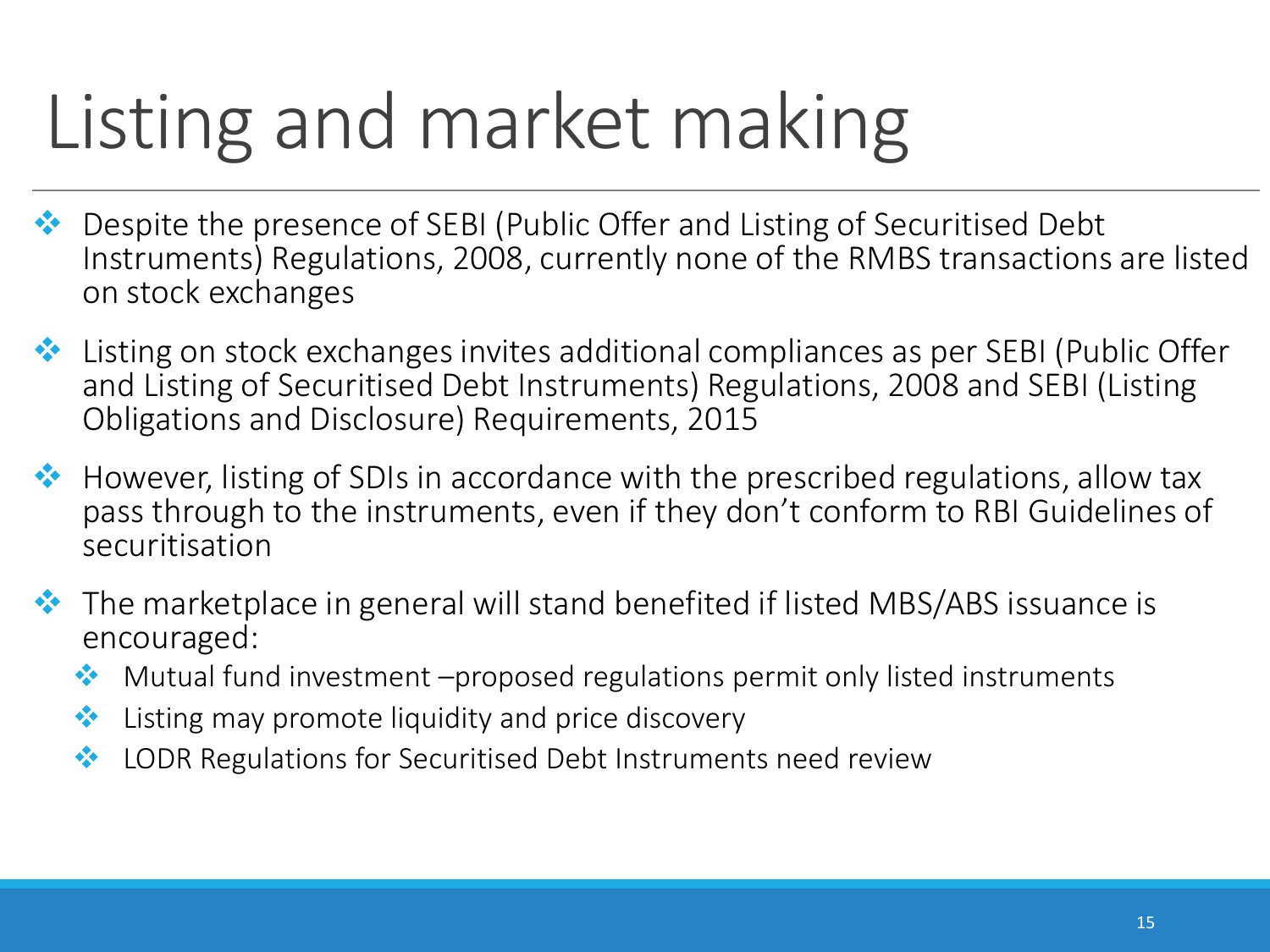## Stamp duty implications

- $\cdot$  Except for following states, for assignment of loans along with the transfer of underlying mortgages, there is no ceiling on stamp duty on such transactions:
	- $\triangleleft$  Delhi Maximum Rs. 1 lakh
	- $\triangleq$  Maharashtra Maximum Rs. 1 lakh
	- $\triangleq$  Rajasthan Maximum Rs. 5 lakhs
	- Gujarat Maximum Rs. 1 lakh
	- Andhra Pradesh Maximum Rs. 1 lakh
	- $\triangle$  Bihar Maximum Rs. 1 lakh
	- **❖** Uttar Pradesh Maximum Rs. 1 lakh
	- ◆ West Bengal Maximum Rs. 1 lakh
	- $\triangleleft$  Karnataka Maximum Rs. 1 lakh
	- $\cdot$  Tamil Nadu Maximum Rs. 1 lakh
	- $\triangleleft$  Chattisgarh Maximum Rs. 1 lakh
- $\cdot$  In addition to the above, there are concerns over registration of mortgages as well. For pools having underlying properties situated in different parts of the country, difficulties are faced while registration. Non-registration of documents have various legal ramifications.
- **Practitioners submit that originators are currently doing securitisation only to fulfil their PSL** requirements:
	- With stamp duty, they do not have a real motivation in doing that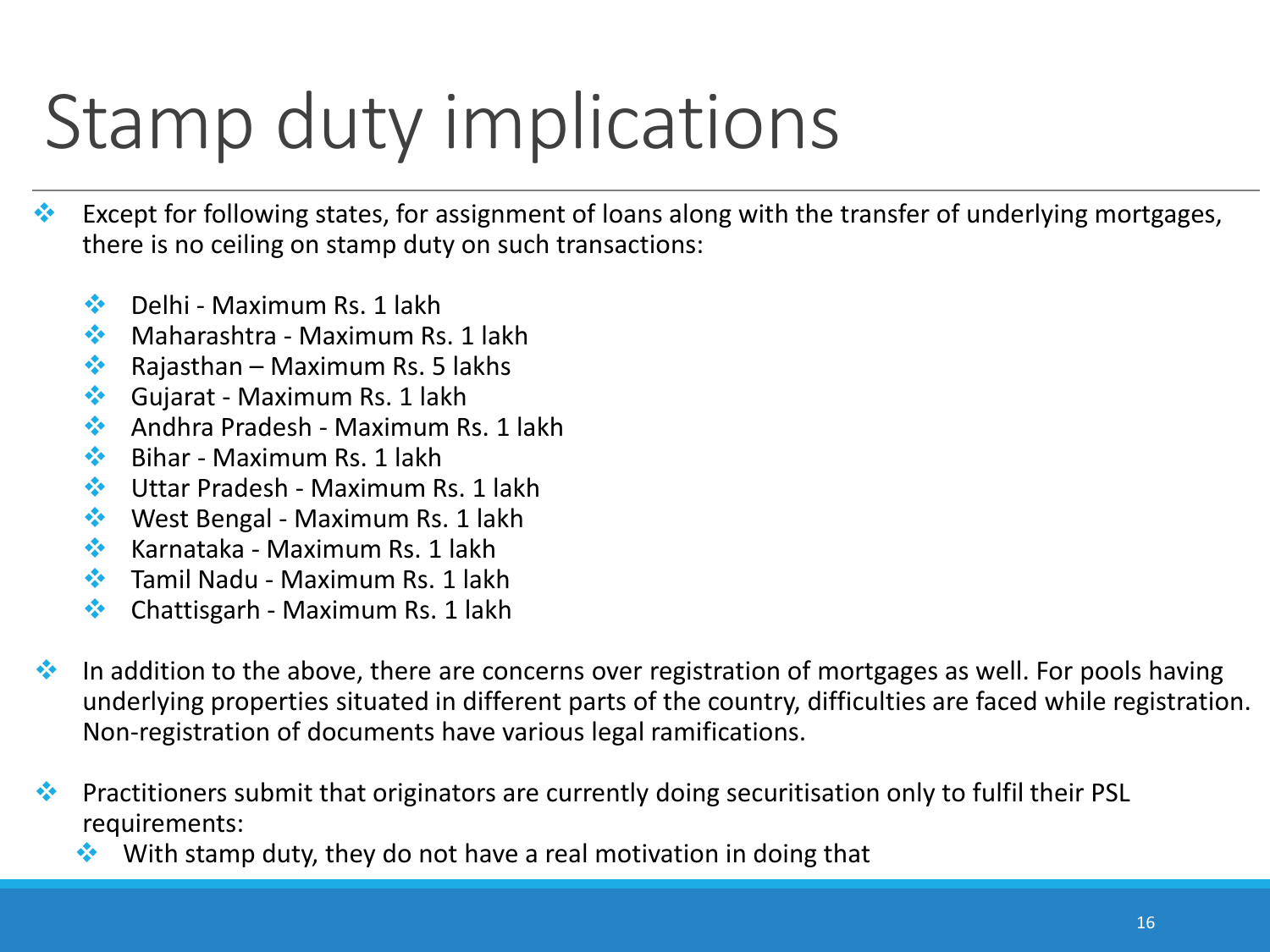## Potential exemption from stamp duty

Several exemptions from stamp duty have been given under Indian Stamp Act

- Section 8E of the Indian Stamp Act has several proposed exemptions
- Assignment of receivables for the purpose of securitisation can be brought under the exempting clause
- Total revenue across the country in a full financial year will not be more than Rs 25 crores
	- Far outweighed by the benefits of promoting securitisation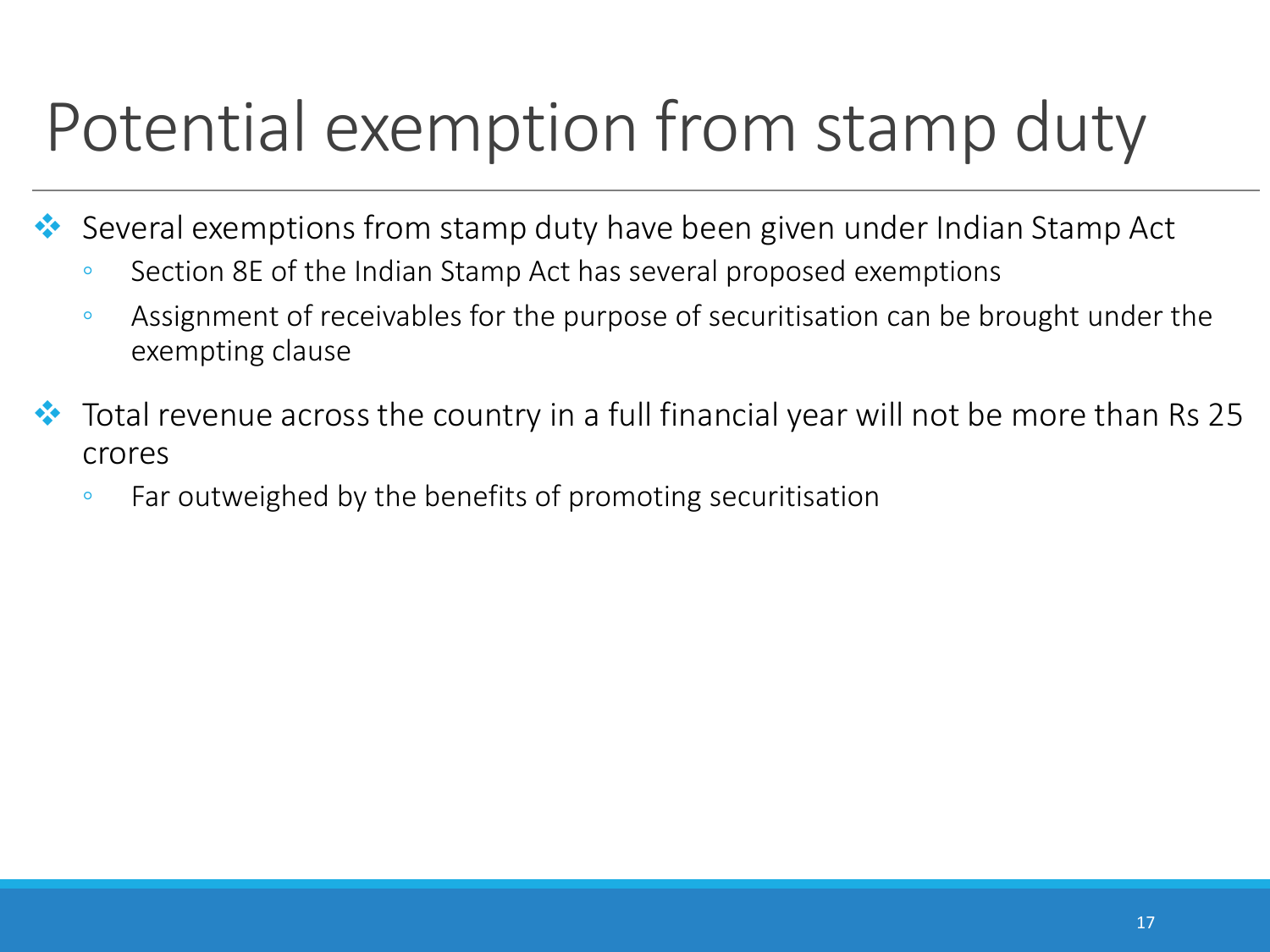## Registration requirements

- Currently, mandatory registration requirements emanate from the Transfer of Property Act defining a mortgage-backed instrument also as an immovable property.
- Registration is simply a matter of public record
	- There is a process of registration under CERSAI already
- State-level registration of an MBS issuance is not required from property titling perspective.
- Practitioners have pointed out that this is more of an irritant than even stamp duty
- This needs to be resolved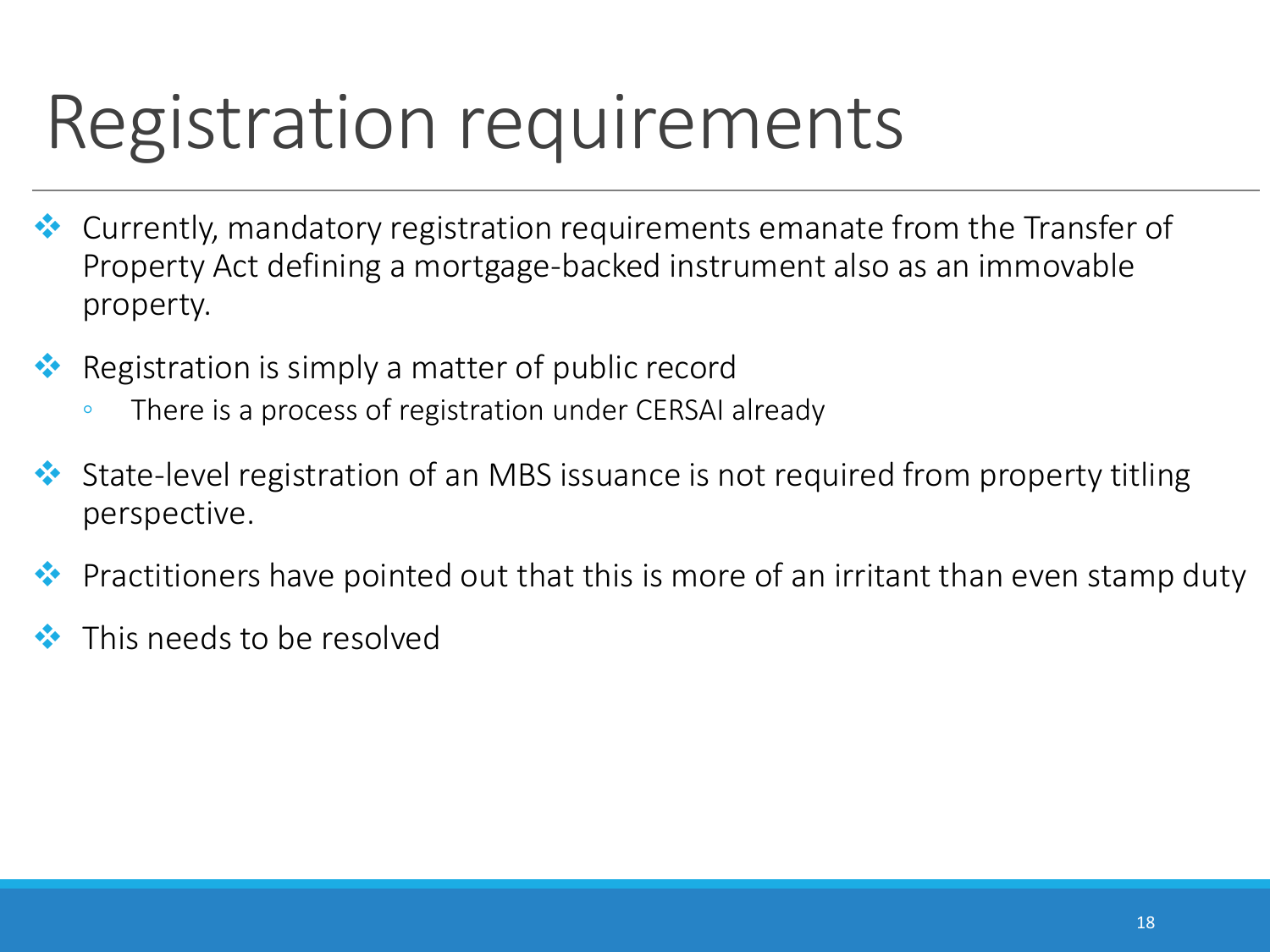# Legal and bankruptcy remoteness framework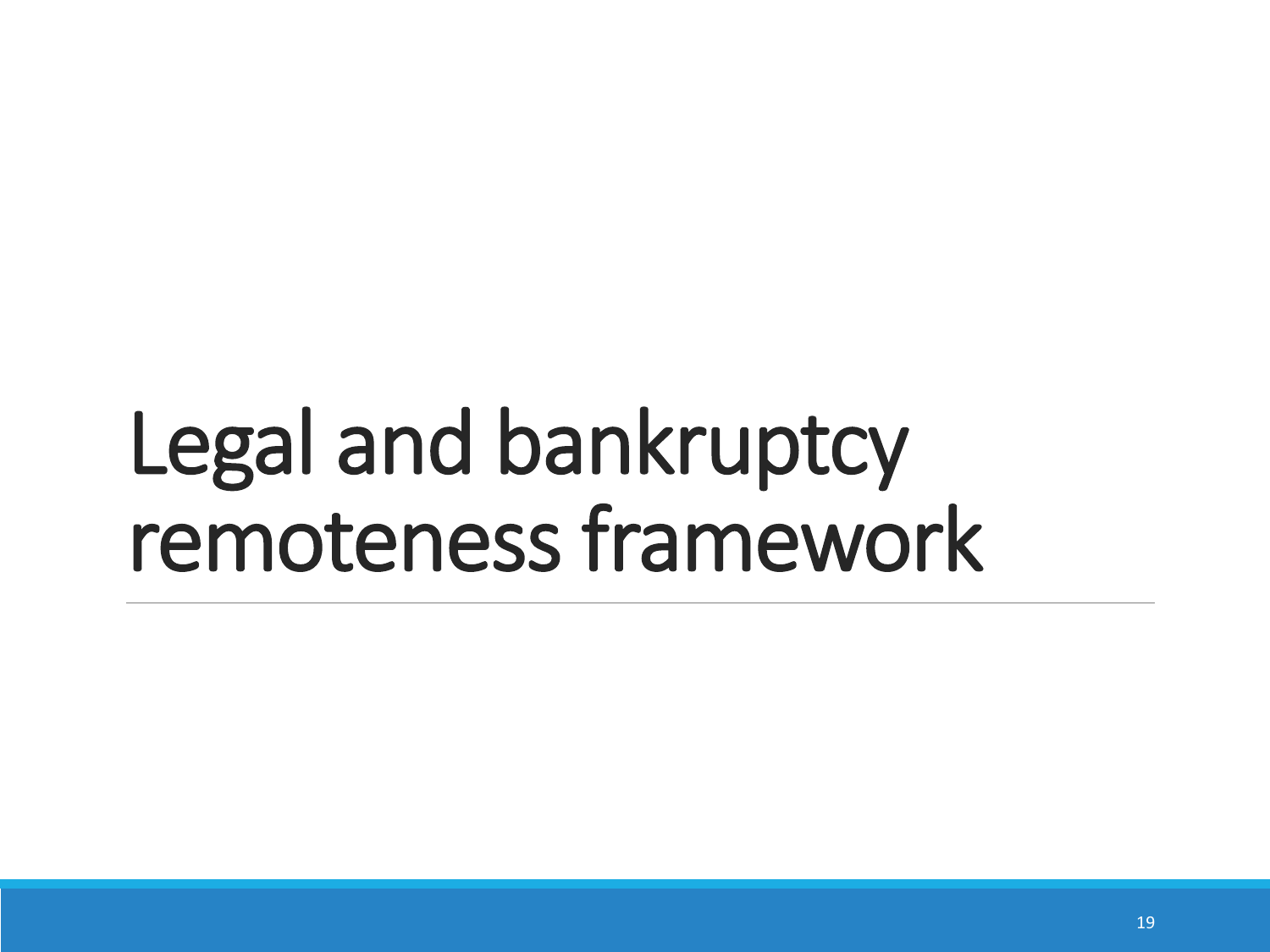### Safe harbour to true sale

- $\cdot$  India is one of the common law countries relying on rich traditions of the common law/contractual framework
- $\cdot$  There is no statutory pronouncement on "true sale"
- $\bullet\bullet$  Challenges to true sale may be faced in not-too-distant future:
	- $\cdot \cdot$  Financial entities going through stress
	- $\cdot$  Financial statements may actually be having assets on the balance sheet
	- $\cdot$  In terms of actual movement of cashflows, the servicer's cashflows on account of SPVs/DA transactions run through the regular banking accounts of the originator
	- $\bullet$  DA transactions have striking similarity with debt
	- $\cdot$  Resolution professionals/liquidators may be inclined towards other stakeholders, rather than securitization investors
- $\cdot$  If there is a challenge to securitization transactions, irrespective of ultimate results, the investors will be extremely jittery

#### Securitisation law: Legislative framework vs. Contractual framework

#### Merits of common law reliance

• Common law is extremely flexible, leaving for the contractual framework to define all that is not prohibited, or unconscionable

Demerits of common law based system

- Most of the law is based on precedents; the precedents may date back to several decades, hence, not pertinent to capital market transactions
- Most precedent-based law is based on its unique factual matrix – hence, no precedent is a good precedent
- No safe harbour, leading to complexity, uncertainty, and hence, lack of reliability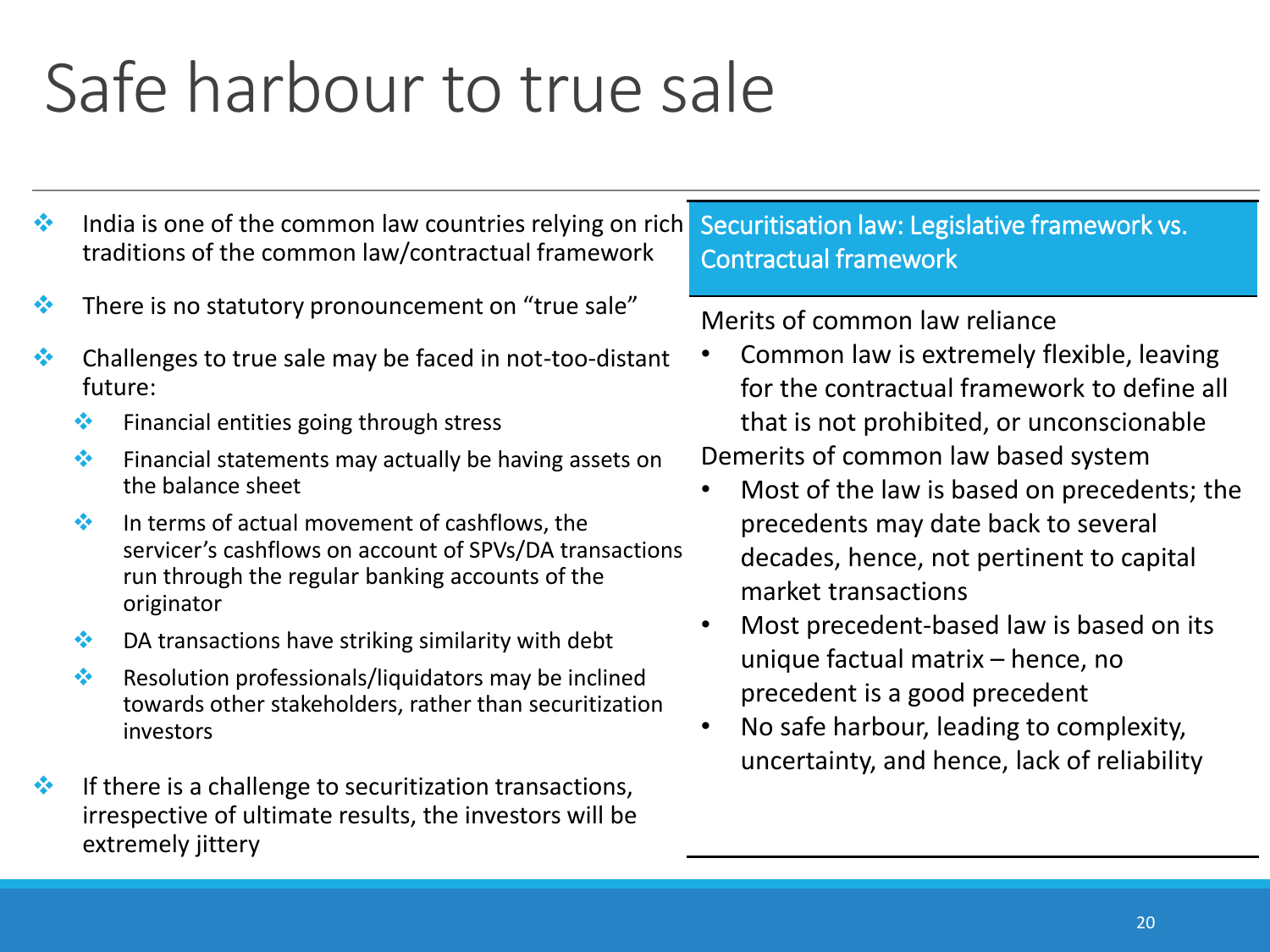## Clarity with respect to Covered Bonds

- ◆ Covered bonds have been used in continental Europe for over 200 years with no instance of a default
- $\bullet\bullet$  Covered bonds provide an option to the issuer in addition to corporate bonds, off-shore bonds, MBS, etc.
- **EXECUTE:** NHB Working Group recommended introduction of covered bonds, laid a regulatory framework
- ◆ COBOSAC also picked up covered bonds as an agenda item
- $\bullet\bullet$  Perceived risks such as superpriority to covered bonds investors etc. may be addressed by appropriate regulatory safeguards – As has been done in most other countries
- Recently, there has been a transaction styled as India's first covered bond – however, it is not based on mortgage pool
- $\bullet\bullet$  However, it is time for regulators to take notice and recognise covered bond

#### Distinctive features of Covered Bonds

Covered bonds are on - balance sheet product, with dual recourse – first recourse to the issuer, and second, bankruptcy - protected recourse to cover pool

Half-way house between corporate bonds and MBS: hence, ratings are notched up, but not necessarily AAA

Covered bonds rely partly on the Cashflows of the cover pool and partly on the treasury of the issuer – hence, do not carry prepayment risk or default risk

Bankruptcy protection to covered bond investors comes either by way of a legislative framework (as in Europe), or contractual framework (as in common law countries)

India can rely on flexible common law framework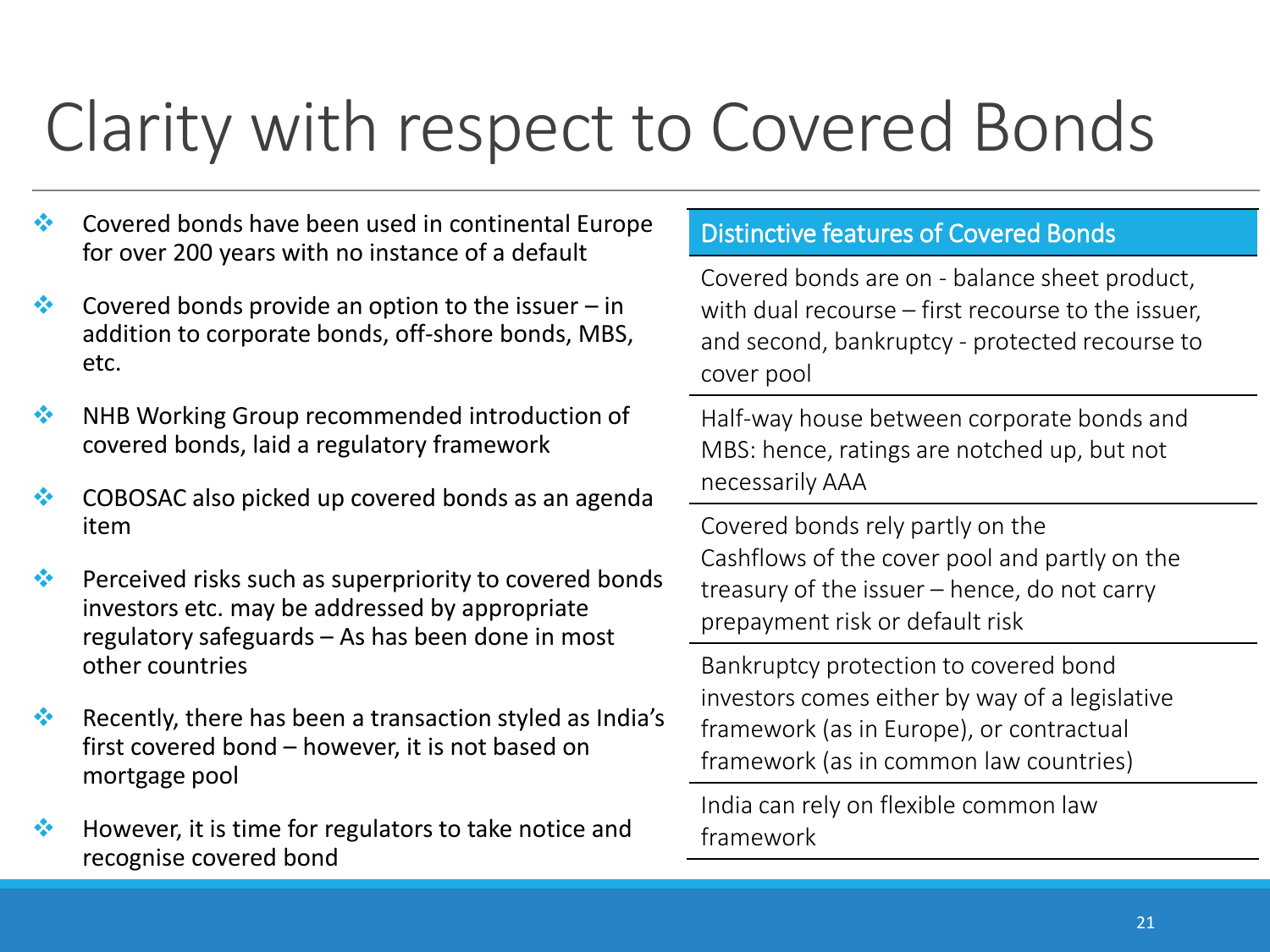# Representation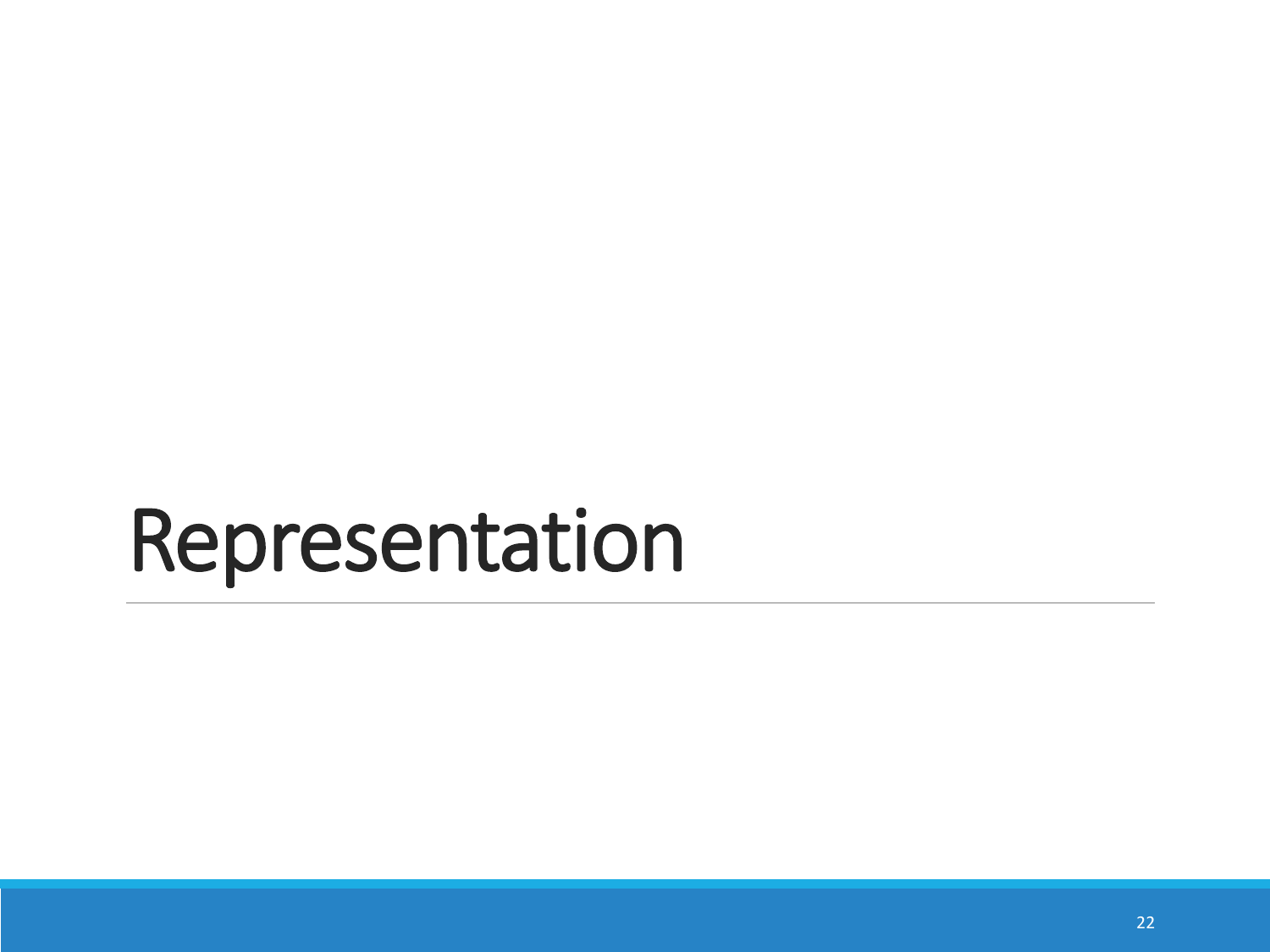### With respect to Guidelines on Securitisation

| Regulations               | Currently, there are no dedicated guidelines on securitisation by HFCs, however, by<br>implication the RBI guidelines are made applicable on them. A dedicated guideline may<br>be issued for HFCs.                                                                                                                                                            |
|---------------------------|----------------------------------------------------------------------------------------------------------------------------------------------------------------------------------------------------------------------------------------------------------------------------------------------------------------------------------------------------------------|
| Minimum holding<br>period | Internationally, there is no concept of MHP. If possible, the entire requirements may be<br>taken off. In case it is not possible, the MHP on long term loans may be reduced to 6<br>months. In case of residential mortgages, the disbursements may take more than a year<br>to complete, in that case the effective MHP goes beyond the stipulated timeline. |
| Minimum risk<br>retention | Internationally, the MRR requirements are lower in case of qualified mortgage loans.<br>However, there is no such concept in India. The same may be introduced to bring the<br>Indian regulations at par with international standards.                                                                                                                         |
| Credit enhancement        | The current process of reset of credit enhancement is very stringent, and has no<br>parallel in global landscape. The same may be dispensed with and may be taken care of<br>the transaction structure.                                                                                                                                                        |
| Risk weight               | Risk weights on investments in RMBS may be pegged with the ratings in case of<br>NBFCs/HFCs.                                                                                                                                                                                                                                                                   |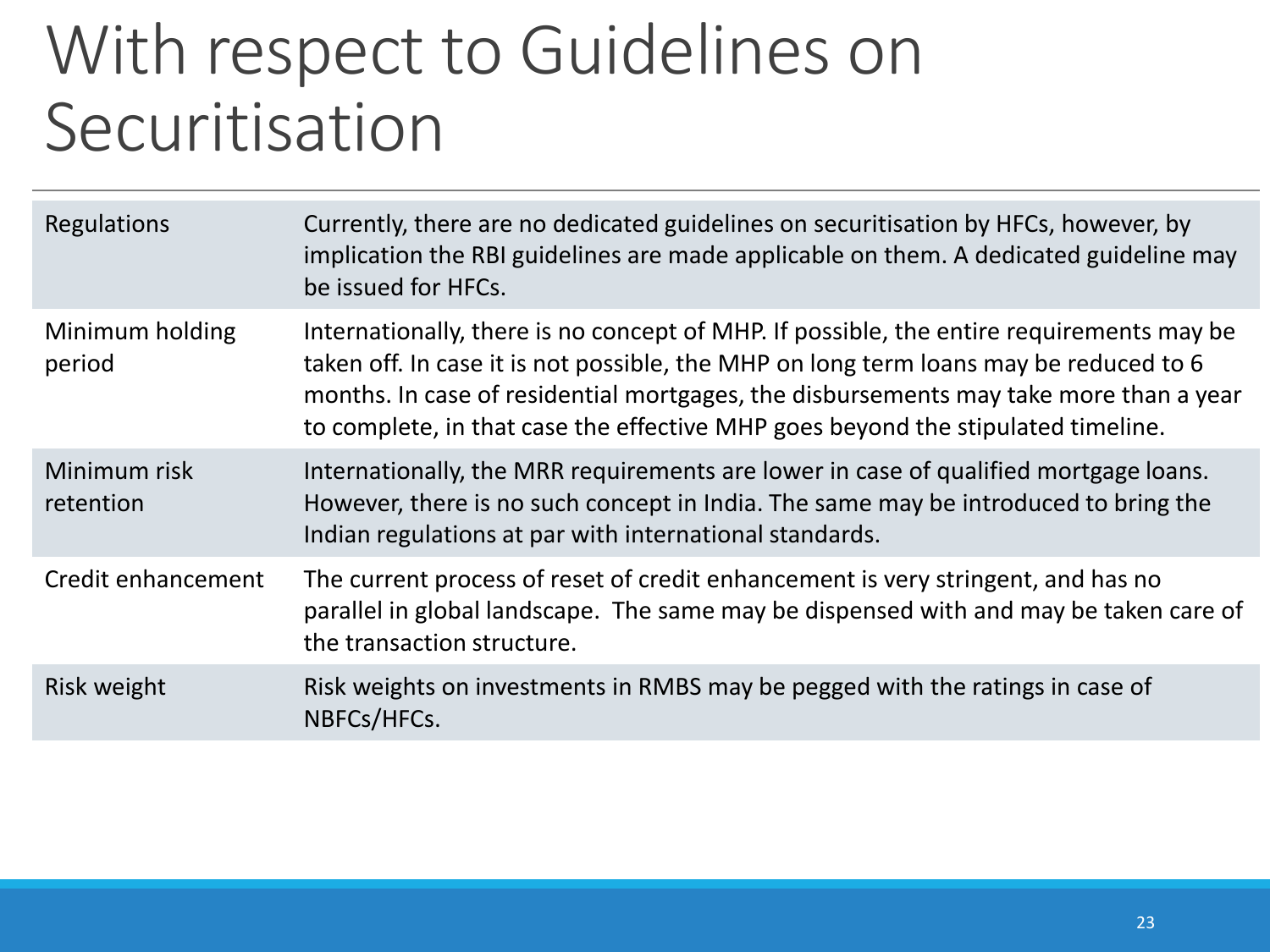### With respect to Guidelines on Securitisation contd..

| Regulatory filing of<br>securitisation<br>transactions | Though provisions of SARFAESI Act deal with regulatory filings of securitisation<br>transactions, however, the same is not followed properly. An effective mechanism<br>for reporting of securitisation transactions must be put in place. |
|--------------------------------------------------------|--------------------------------------------------------------------------------------------------------------------------------------------------------------------------------------------------------------------------------------------|
| Due diligence and<br>valuation of<br>underlying assets | Guidance with respect to due diligence of loan pools. Also, valuation reports of the<br>mortgages or broad price range of the underlying properties must form part of the<br>information memorandum of the MBS                             |
| Clean up call                                          | Considering the long tenure of the MBS transactions, clean up call of 20% must be<br>allowed instead of 10%                                                                                                                                |
| De-recognition                                         | As per securitisation guidelines, true sale of receivables is the only criteria for de-<br>recognition. However, IFRS lays down detailed guidance on de-recognition. Both<br>must be synchronised.                                         |
| Gain on sale                                           | The manner of booking gain on sale of financial assets under IFRS and securitisation<br>guidelines are different. Both may be synchronised                                                                                                 |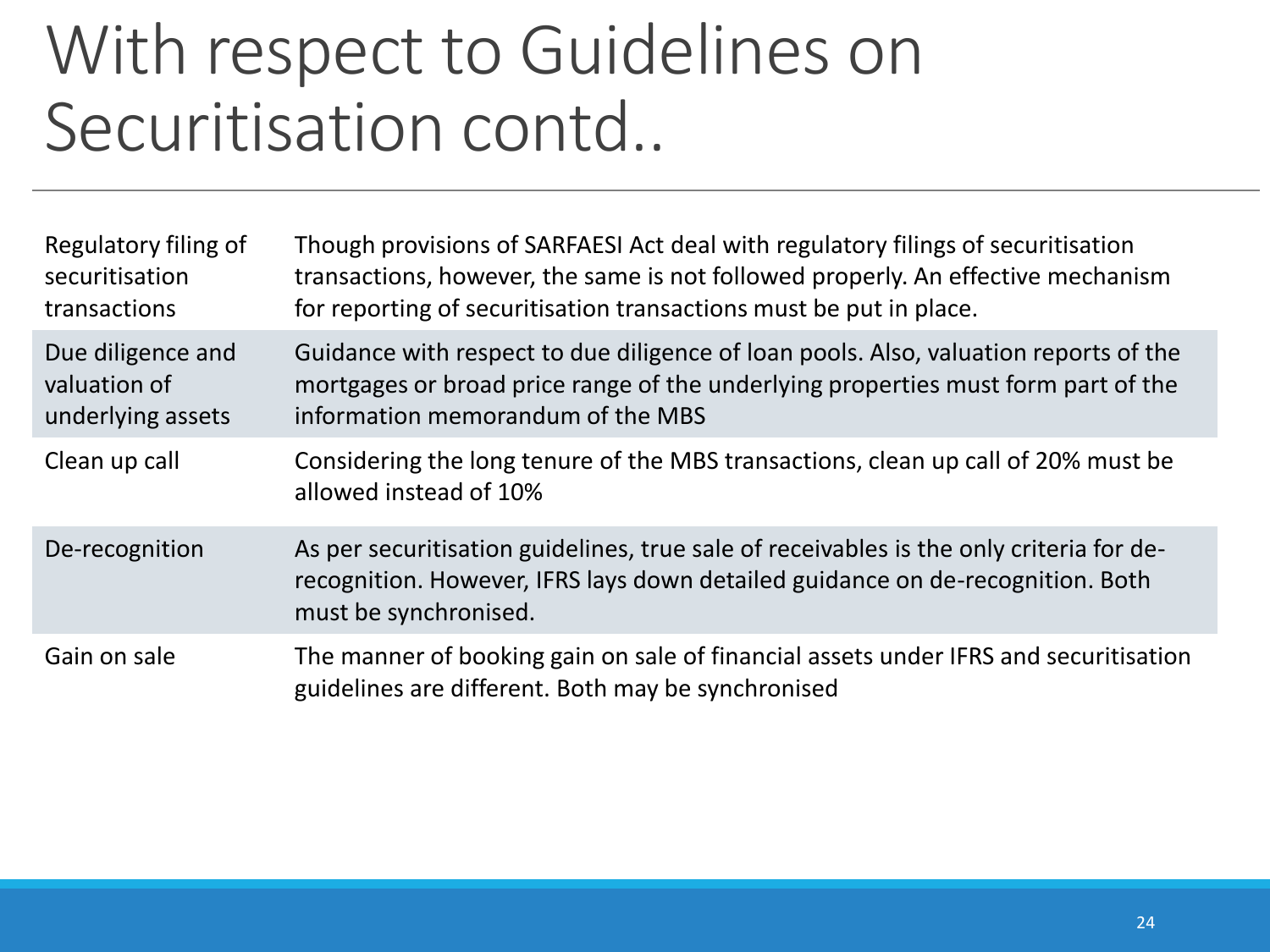## Other issues

| Stamp duty                         | Currently the laws on stamp duty on assignment of receivables in different in<br>different states. The same must be unified.                                                                                                                                                                                                                     |
|------------------------------------|--------------------------------------------------------------------------------------------------------------------------------------------------------------------------------------------------------------------------------------------------------------------------------------------------------------------------------------------------|
| Registration of<br>documents       | Registration, where the underlying assets are located in different states, is<br>difficult. Non registration of documents attract various legal ramifications.<br>Therefore, an unified approach may be adopted in case of registration of<br>documents.                                                                                         |
| <b>Covered Bonds</b>               | Covered Bonds must be promoted as a means of finance. Necessary changes in<br>the Insolvency Laws, Securitisation Guidelines etc. must be made to promote the<br>product.                                                                                                                                                                        |
| Third party credit<br>enhancements | Mortgage guarantees and other third party credit enhancements must be<br>promoted.                                                                                                                                                                                                                                                               |
| Process change                     | $\cdot$ The collections account should be a no lien current account, and the money<br>should get transferred to the buyer of the pool directly from collection account.<br>* The underlying security should move to buyers' control with access to the<br>servicer. This would ensure easy handover of documents in case servicer is<br>changed. |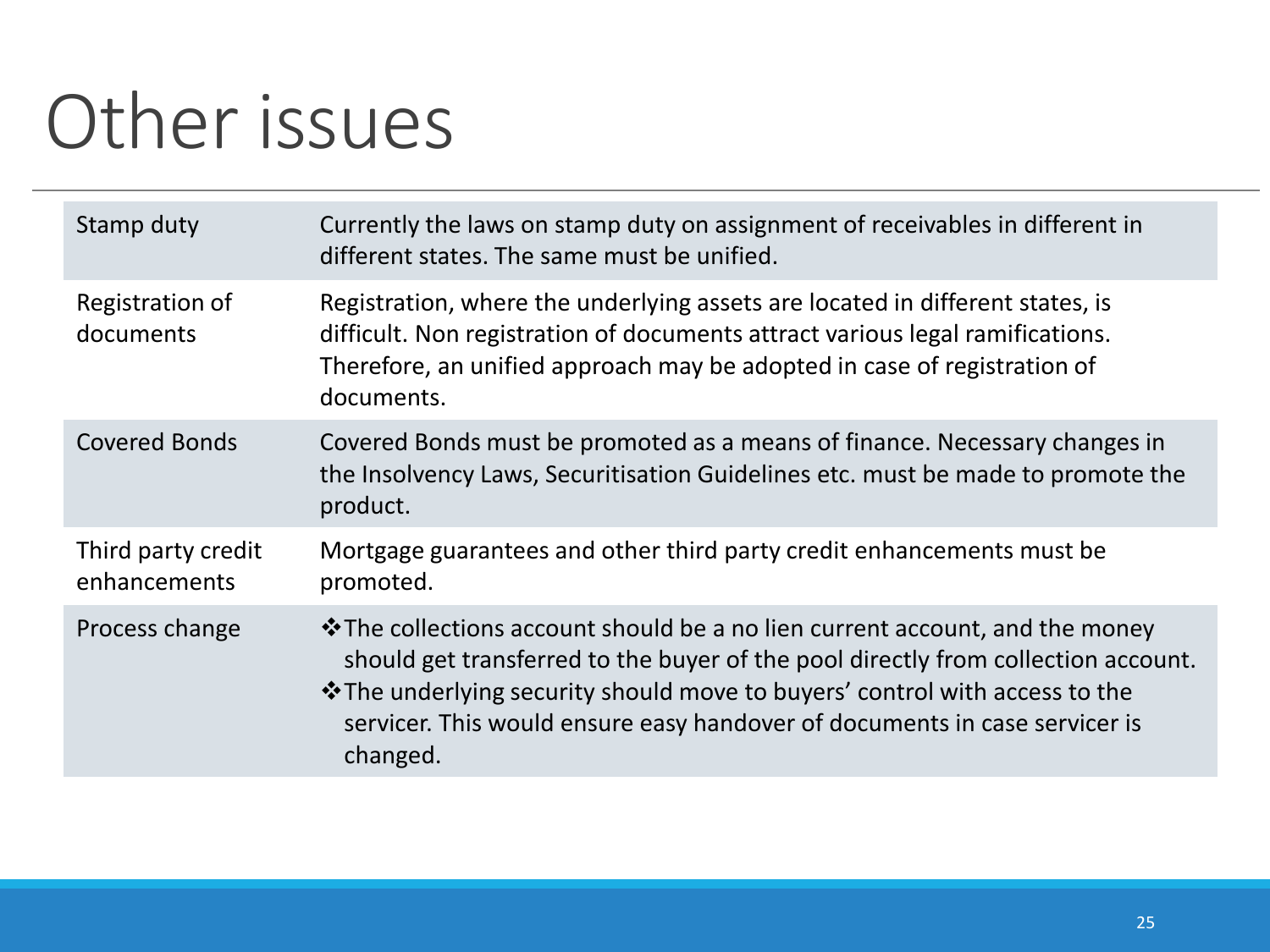## Other issues contd..

Clarification with respect to legal position of investors' rights on the receivables after IFRS

After IFRS, securitisation transactions often fail de-recognition test, therefore, remains on the books of the originator, despite the legal sale of receivables. A clarification may be issued with respect to the investors' legal rights on the receivables.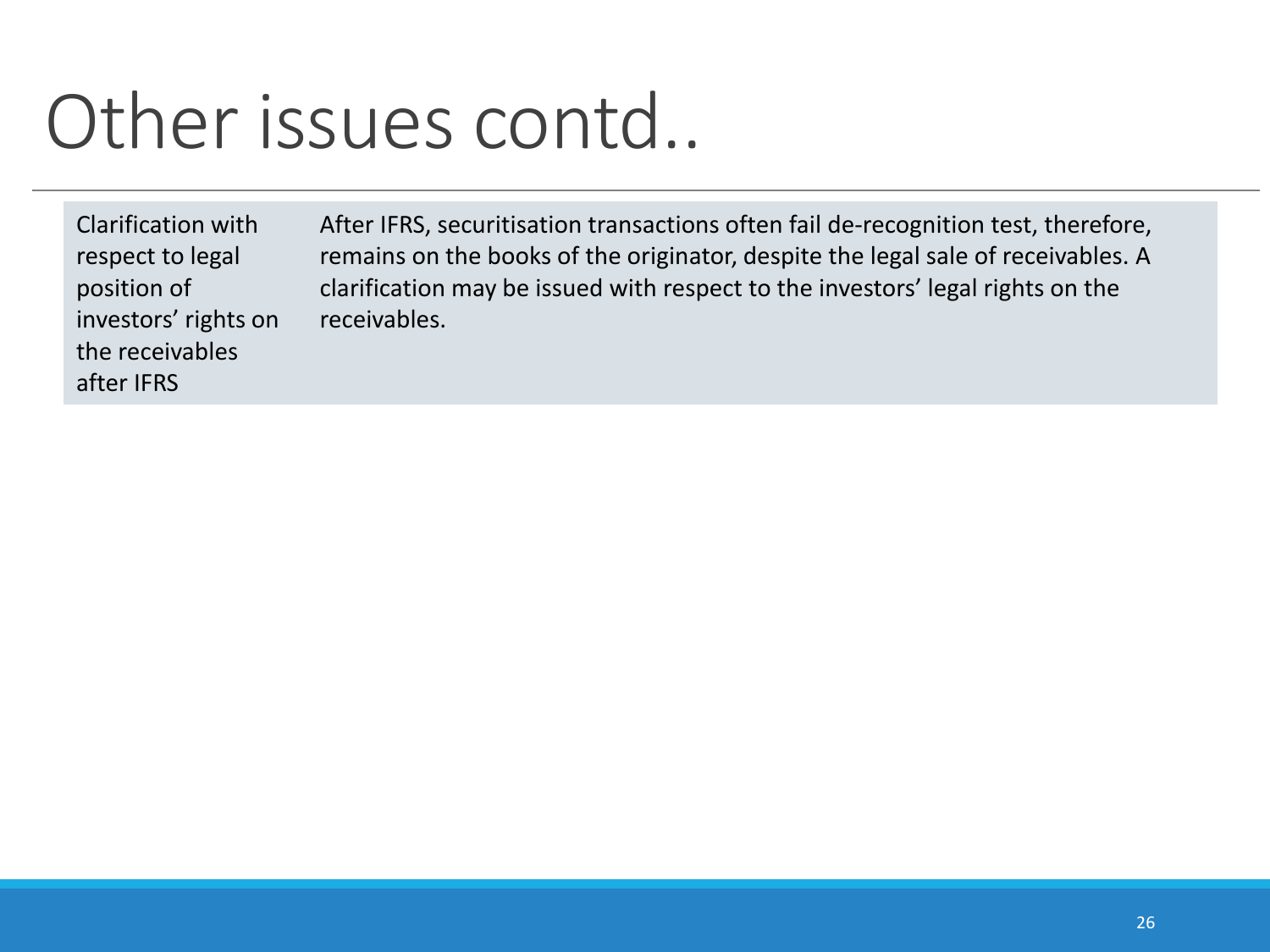### Investments by foreign portfolio investors

Two important changes are required for encouraging FPIs to invest in securitisation transactions:

- Deduction of tax at source, for which provisions are there in case of bonds, but not in case of pass through certificates
- The limit of exposure of 50% in case of issuance by a single entity has been relaxed in case of "security receipts"
- This is also one example of securitisation
- The limit ought to be relaxed in case of securitisation as well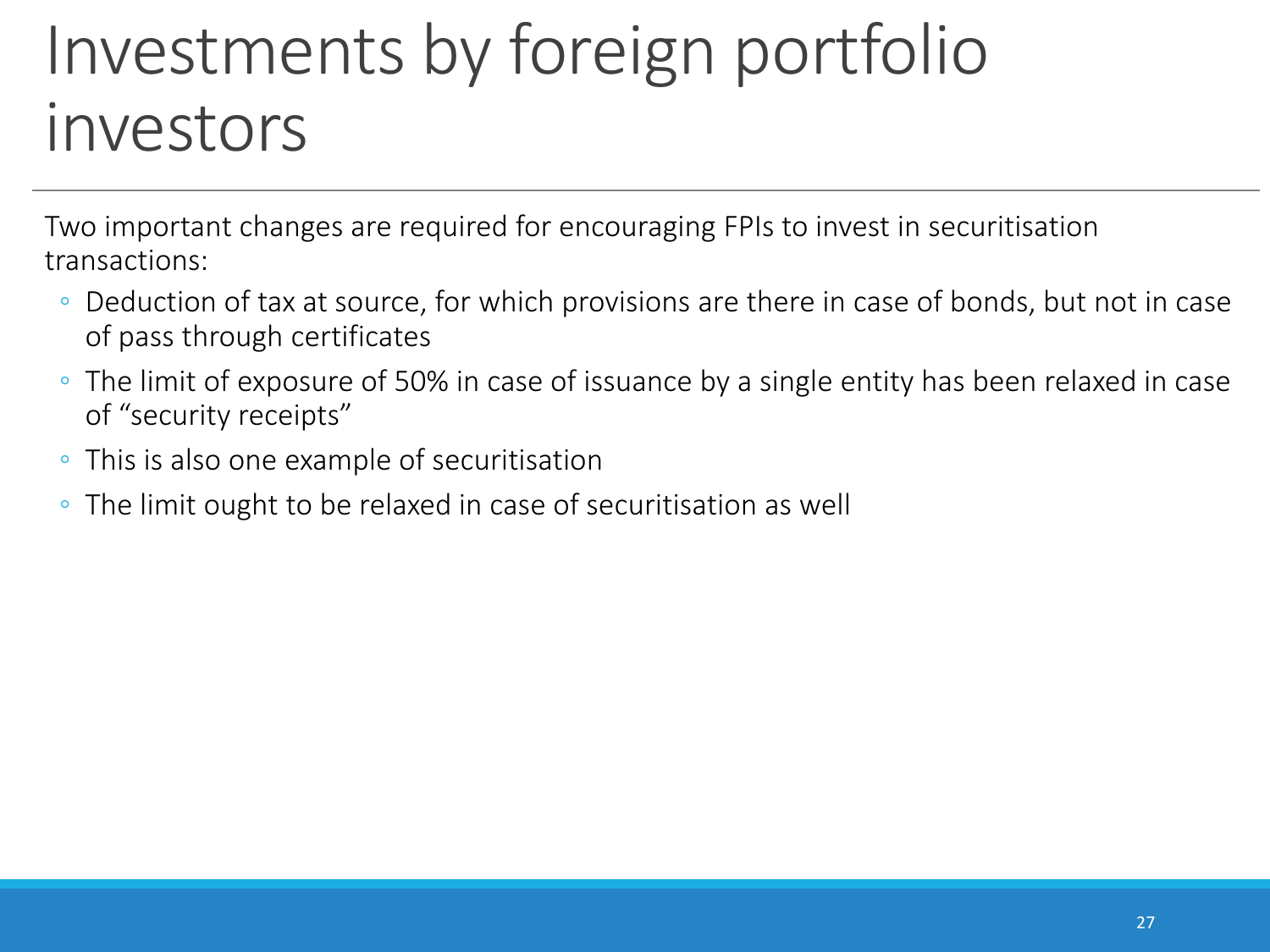### Investment by insurers and employee benefit funds

- ◆ Traditionally, in global markets, the largest investors in RMBS are insurance companies and employee benefit funds
	- The transaction is highly rated, long term, and provides yield differentials
- In India, insurance companies have barely made investment in RMBS
- In case of provident funds/pensions, virtually nil.
- Reasons:
	- Regulations in case of insurers are far too complicated they provide for pool level diligence as well
		- Thereby discouraging the investor
	- In case of EPFs regulatory changes are also required
	- Substantial confidence building is required for these investors to get the flavour of the product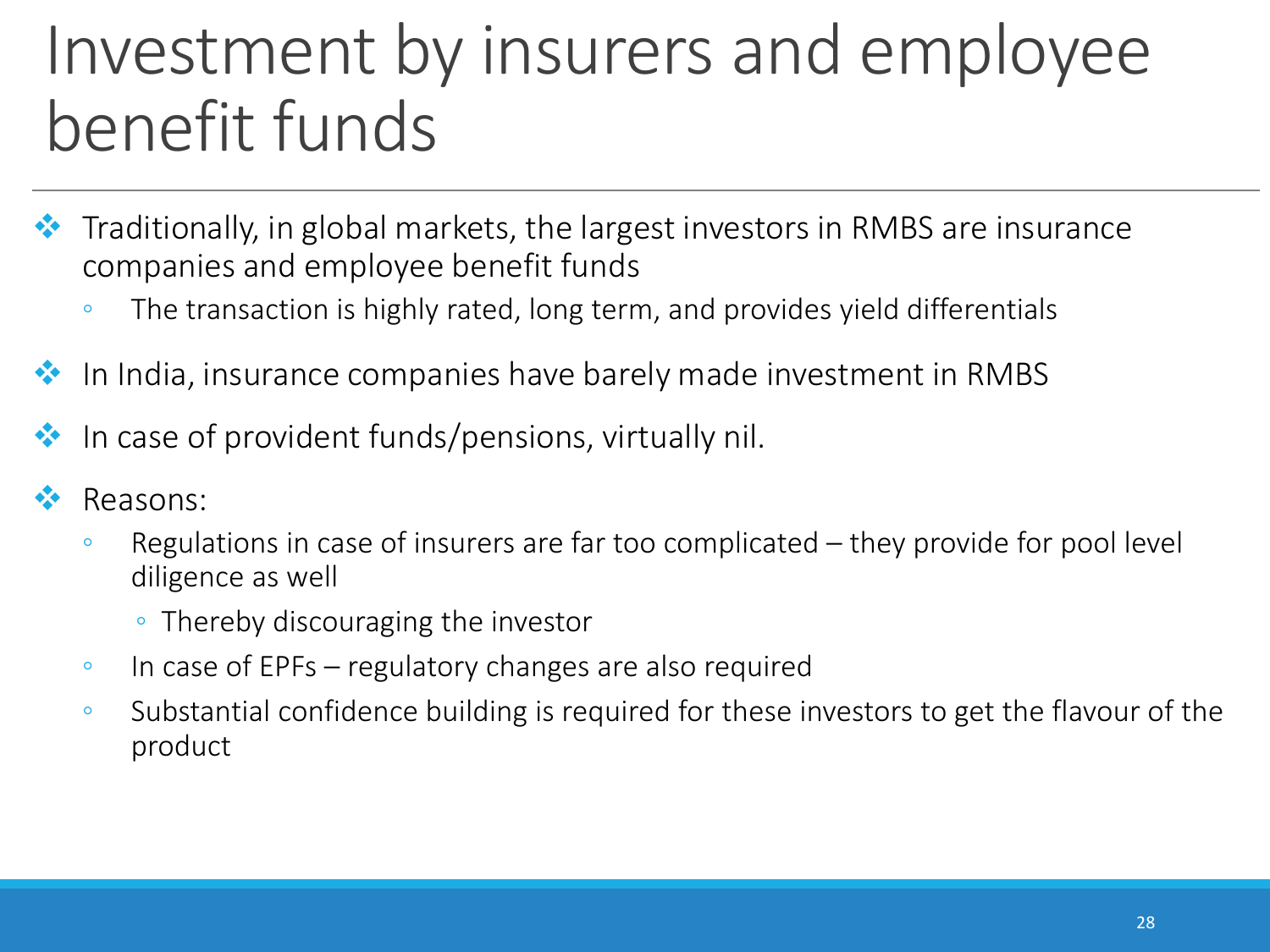# Mode of financing by SPVs

- Present structure of the RBI guidelines envisages issuance of "securities" by the RBI
- \* Currently, in India, the only prevalent mode of security is pass-through certificates.
- ◆ Other modes of refinancing, such as bonds, notes, loans or other instruments are not practiced
- $\bullet\bullet\bullet\bullet$  With bonds, the confusion has been, whether a trust can issue bonds
- Same in case of loans
- $\cdot$  This introduces lack of flexibility and discourages innovation